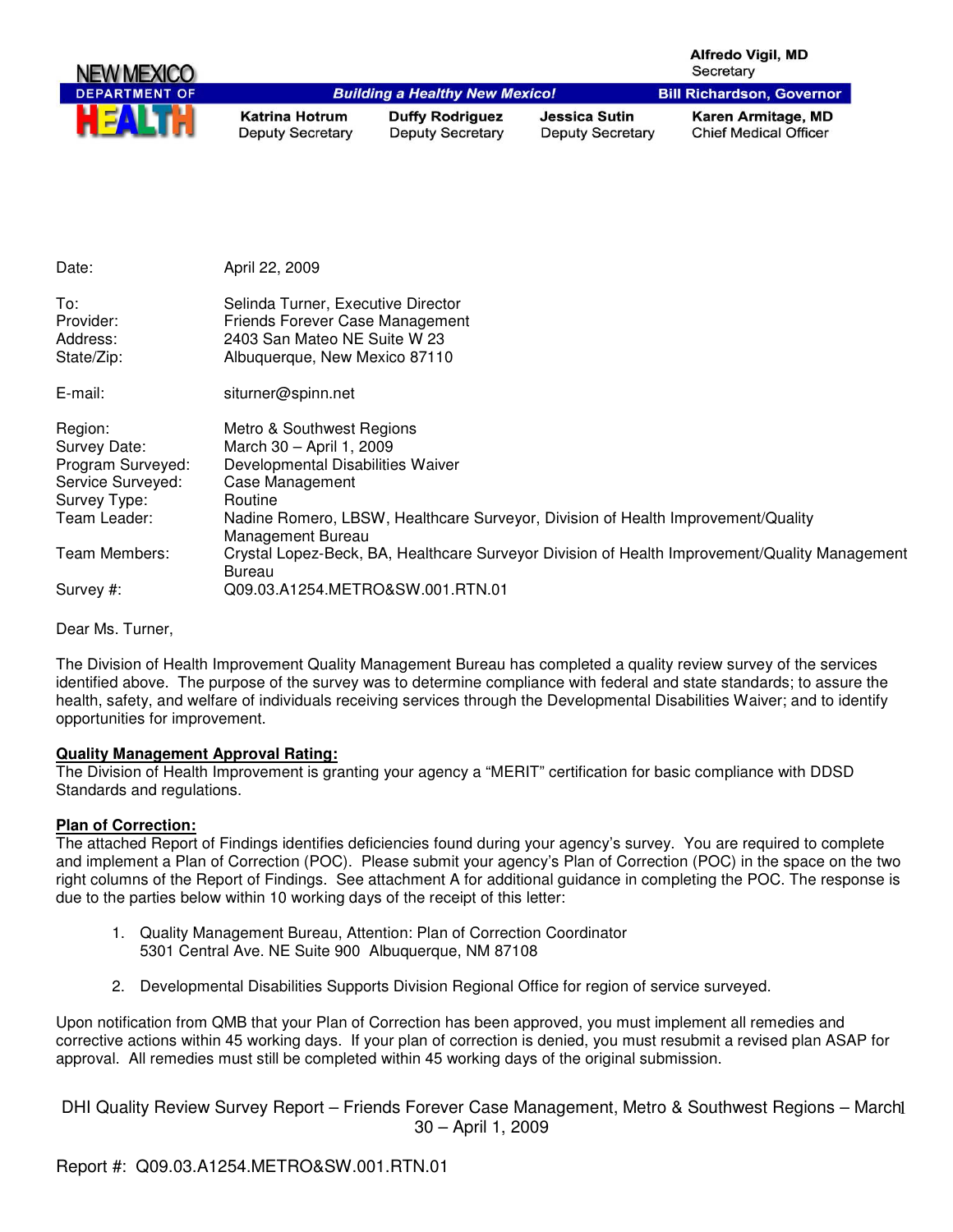per day Civil Monetary Penalty until it is received, completed and/or implemented.

#### **Request for Informal Reconsideration of Findings (IRF):**

If you disagree with a determination of noncompliance (finding) you have 10 working days upon receipt of this notice to request an IRF. Submit your request for an IRF in writing to:

> QMB Deputy Bureau Chief 5301 Central Ave NE Suite #900 Albuquerque, NM 87108 Attention: IRF request

Failure to submit, composite or implement your POC within the required time frames will result in the remainder or increase the reduced time frames and Enchanging the reduced time frames and Enchanging the reduced time fra A request for an IRF will not delay the implementation of your Plan of Correction which must be completed within 45 working days. Providers may not appeal the nature or interpretation of the standard or regulation, the team composition, sampling methodology or the Scope and Severity of the finding.

If the IRF approves the change or removal of a finding, you will be advised of any changes.

This IRF process is separate and apart from the Informal Dispute Resolution (IDR) and Fair Hearing Process for Sanctions from DOH.

Please call the Team Leader at 505-222-8688, if you have questions about the survey or the report. Thank you for your cooperation and for the work you perform.

sincerely, <br>motal doper. Beck

Crystal Lopez-Beck, BA Team Member/Healthcare Surveyor Division of Health Improvement Quality Management Bureau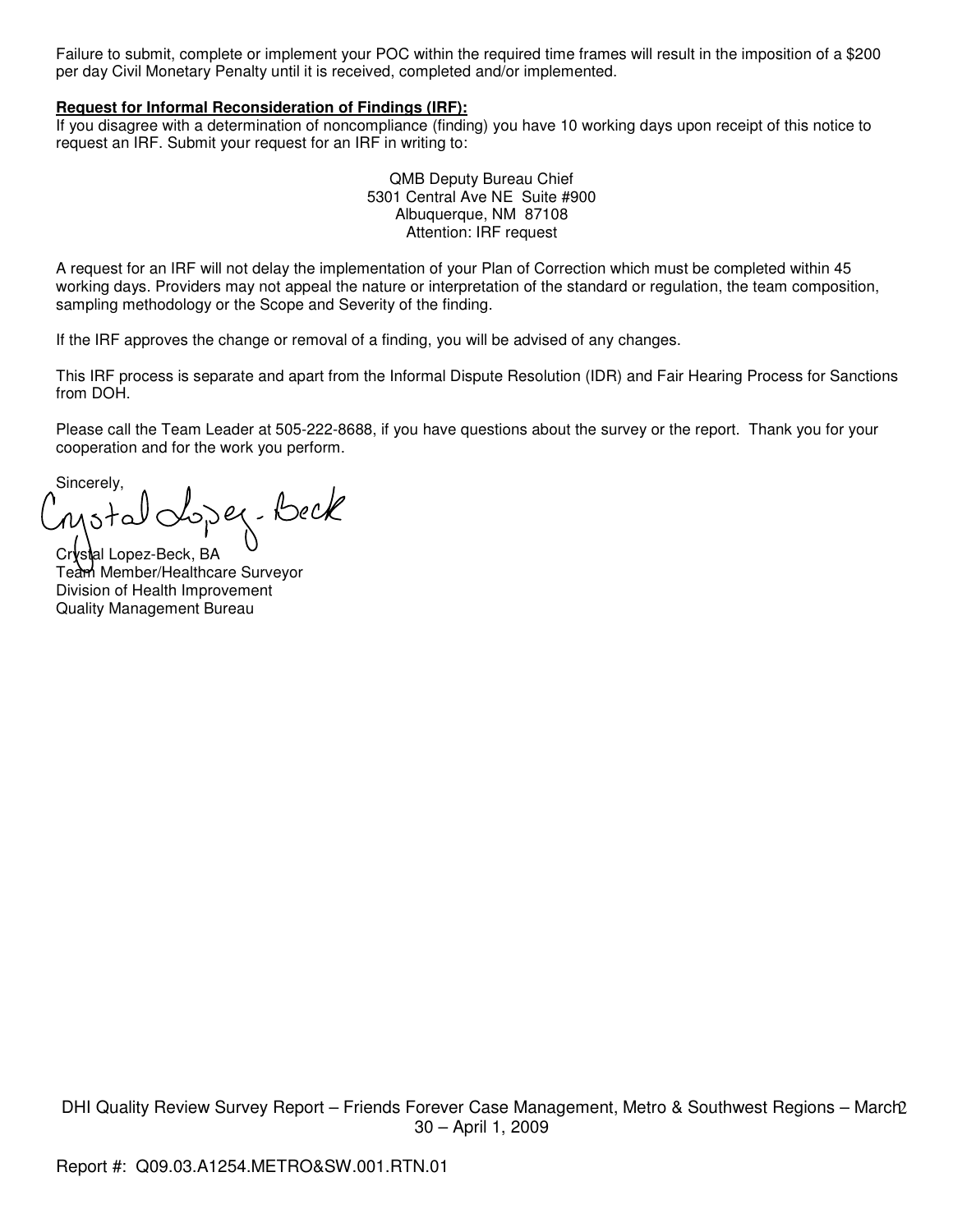| <b>Survey Process Employed:</b>                                                                                                                                                                    |                                                                                                                     |                                                                                                                                                                                                   |
|----------------------------------------------------------------------------------------------------------------------------------------------------------------------------------------------------|---------------------------------------------------------------------------------------------------------------------|---------------------------------------------------------------------------------------------------------------------------------------------------------------------------------------------------|
| <b>Entrance Conference Date:</b>                                                                                                                                                                   | March 30, 2009                                                                                                      |                                                                                                                                                                                                   |
| Present:                                                                                                                                                                                           |                                                                                                                     | <b>Friends Forever Case Management</b><br>Selinda Turner, Executive Director                                                                                                                      |
|                                                                                                                                                                                                    | <b>DOH/DHI/QMB</b>                                                                                                  | Nadine Romero, LBSW, Team Lead/Healthcare Surveyor<br>Crystal Lopez-Beck, BA, Healthcare Surveyor                                                                                                 |
| <b>Exit Conference Date:</b>                                                                                                                                                                       | April 1, 2009                                                                                                       |                                                                                                                                                                                                   |
| Present:                                                                                                                                                                                           |                                                                                                                     | <b>Friends Forever Case Management</b><br>Selinda Turner, Executive Director                                                                                                                      |
|                                                                                                                                                                                                    | <b>DOH/DHI/QMB</b>                                                                                                  | Nadine Romero, LBSW, Team Lead/Healthcare Surveyor<br>Crystal Lopez-Beck, BA, Healthcare Surveyor                                                                                                 |
| <b>Administrative Locations Visited</b>                                                                                                                                                            | Number:                                                                                                             | 1                                                                                                                                                                                                 |
| <b>Total Sample Size</b>                                                                                                                                                                           | Number:                                                                                                             | 22<br>19 - Non Jackson<br>3 - Jackson Class Members                                                                                                                                               |
| Case Managers Interviewed                                                                                                                                                                          | Number:                                                                                                             | 6                                                                                                                                                                                                 |
| Records Reviewed (Persons Served)                                                                                                                                                                  | Number:                                                                                                             | 22                                                                                                                                                                                                |
| <b>Administrative Files Reviewed</b>                                                                                                                                                               | <b>Billing Records</b><br>٠<br>٠<br><b>Personnel Files</b><br>٠<br><b>Training Records</b><br>٠<br>٠<br>٠<br>٠<br>٠ | Incident Management Records<br>Agency Policy and Procedure<br><b>Caregiver Criminal History Screening Records</b><br><b>Employee Abuse Registry</b><br>Quality Improvement/Quality Assurance Plan |
| CC: Distribution List:<br>DOH - Division of Health Improvement<br>DOH - Developmental Disabilities Supports Division<br>DOH - Office of Internal Audit<br><b>HSD - Medical Assistance Division</b> |                                                                                                                     |                                                                                                                                                                                                   |
|                                                                                                                                                                                                    |                                                                                                                     | DHI Quality Review Survey Report – Friends Forever Case Management, Metro & Southwest Regions – March                                                                                             |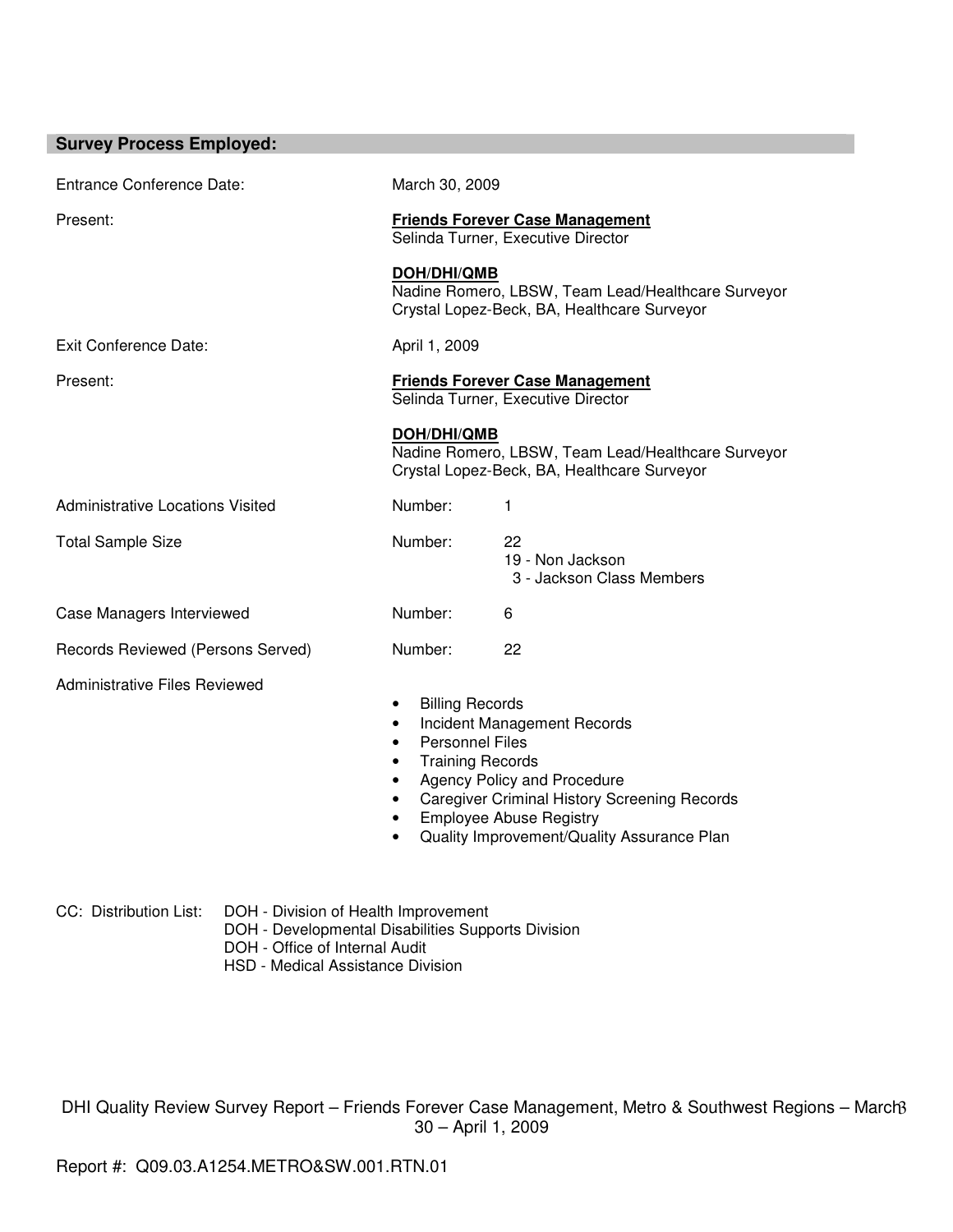## **Provider Instructions for Completing the QMB Plan of Correction (POC) Process**

- After a QMB Quality Review, your Survey Report will be sent to you via certified mail. You may request that it also be sent to you electronically by calling George Perrault, Plan of Correction Coordinator at 505-222-8624.
- Within 10 business days of the date you received your survey report, you must develop and send your Plan of Correction response to the QMB office. (Providers who do not pick up their mail will be referred to the Internal Review Committee [IRC]).
- For each Deficiency in your Survey Report, include specific information about HOW you will correct each Deficiency, WHO will fix each Deficiency ("Responsible Party"), and by WHEN ("Date Due").
- **Attachment A Provider Instructions for Completing the CMB Plan of Correction (POC) Process<br>
 After a OMB Data of Mexical provident provident will be sent to you are antital with a some that<br>
 request that it also be sen** • Your POC must not only address HOW, WHO and WHEN each Deficiency will be corrected, but must also address overall systemic issues to prevent the Deficiency from reoccurring, i.e., Quality Assurance (QA). Your description of your QA must include specifics about your selfauditing processes, such as HOW OFTEN you will self-audit, WHO will do it, and WHAT FORMS will be used.
	- Corrective actions should be incorporated into your agency's Quality Assurance/Quality Improvement policies and procedures.
	- You may send your POC response electronically to George.Perrault@state.nm.us, by fax (505- 841-5815), or by postal mail.
	- Do not send supporting documentation to QMB until after your POC has been approved by QMB.
	- QMB will notify you if your POC has been "Approved" or "Denied".
	- Whether your POC is "Approved" or "Denied", you have a maximum of 45 business days to correct all survey Deficiencies from the date of receipt of your Survey Report. If your POC is "Denied" it must be revised and resubmitted ASAP, as the 45 working day limit is in effect. Providers whose revised POC is denied will be referred to the IRC.
	- The POC must be completed on the official QMB Survey Report and Plan of Correction Form, unless approved in advance by the POC Coordinator.
	- The following Deficiencies must be corrected within the deadlines below (after receipt of your Survey Report):

|          | $\circ$ CCHS and EAR:        | 10 working days |
|----------|------------------------------|-----------------|
|          | $\circ$ Medication errors:   | 10 working days |
|          | $\circ$ IMS system/training: | 20 working days |
| $\Omega$ | ISP related documentation:   | 30 working days |
|          | $\circ$ DDSD Training        | 45 working days |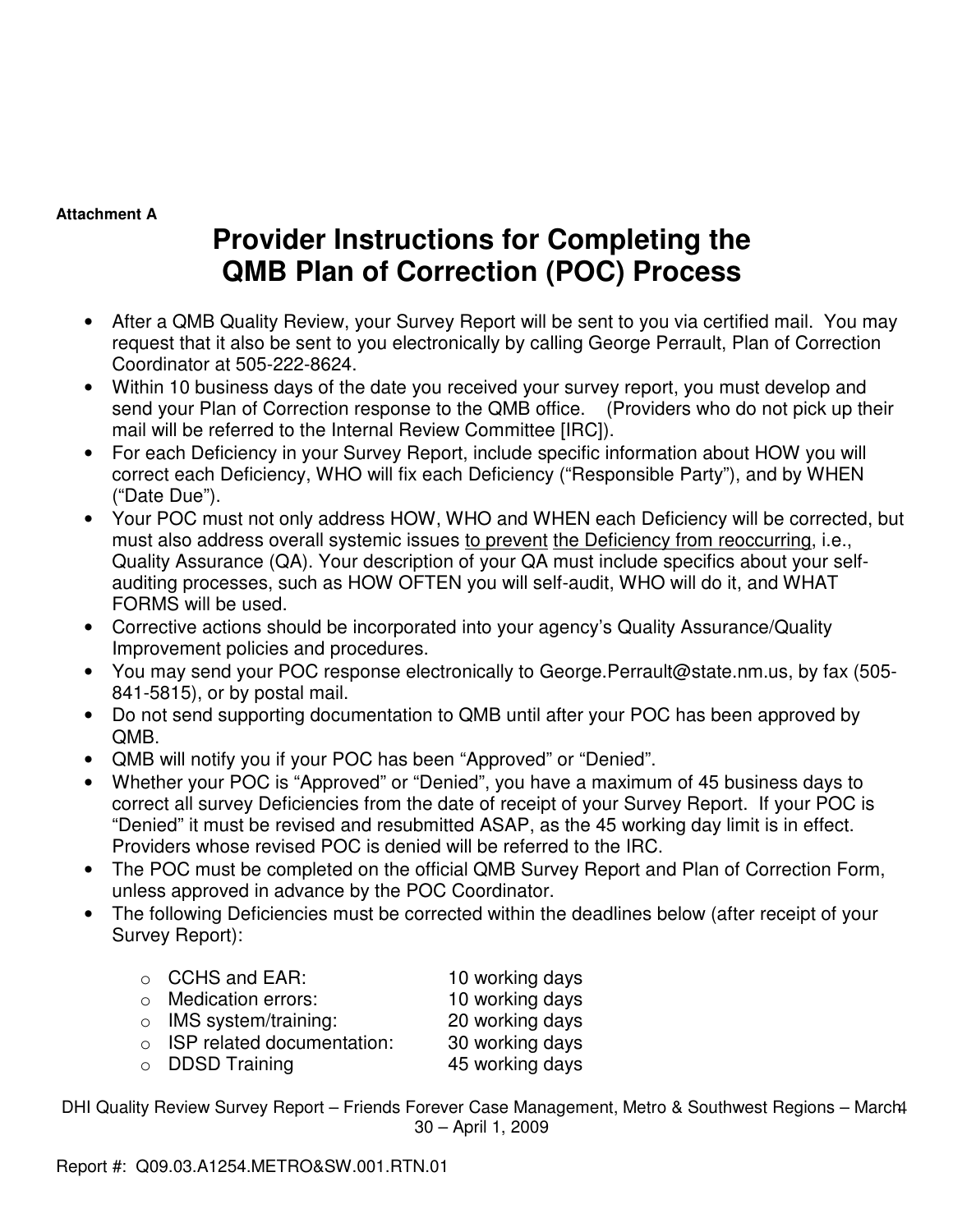- at 505-222-8624 for assistance.
- For Technical Assistance (TA) in developing or implementing your POC, contact your local DDSD Regional Office.
- Once your POC has been approved by QMB, the POC may not be altered or the dates changed.
- Requests for an extension or modification of your POC (post approval) must be made in writing and submitted to the POC Coordinator at QMB, and are approved on a case-by case basis.
- When submitting supporting documentation, organize your documents by Tag #s, and annotate or label each document using Individual #s.
- Do not submit original documents, hard copies or scanned and electronically submitted copies are fine. Originals must be maintained in the agency/client file(s) as per DDSD Standards.
- F II you have questions about the POC process, call the OMB POC Coordinator, George Perrault<br>
a d 505-222 8624 for assistance.<br>
F Technical Assistance.<br>
D SD Regnoral Officia.<br>
O IDSD Regnoral Officia.<br>
O IDSD Regnoral O • Failure to submit, complete or implement your POC within the required timeframes will result in a referral to the IRC and the possible imposition of a \$200 per day Civil Monetary Penalty until it is received, completed and/or implemented.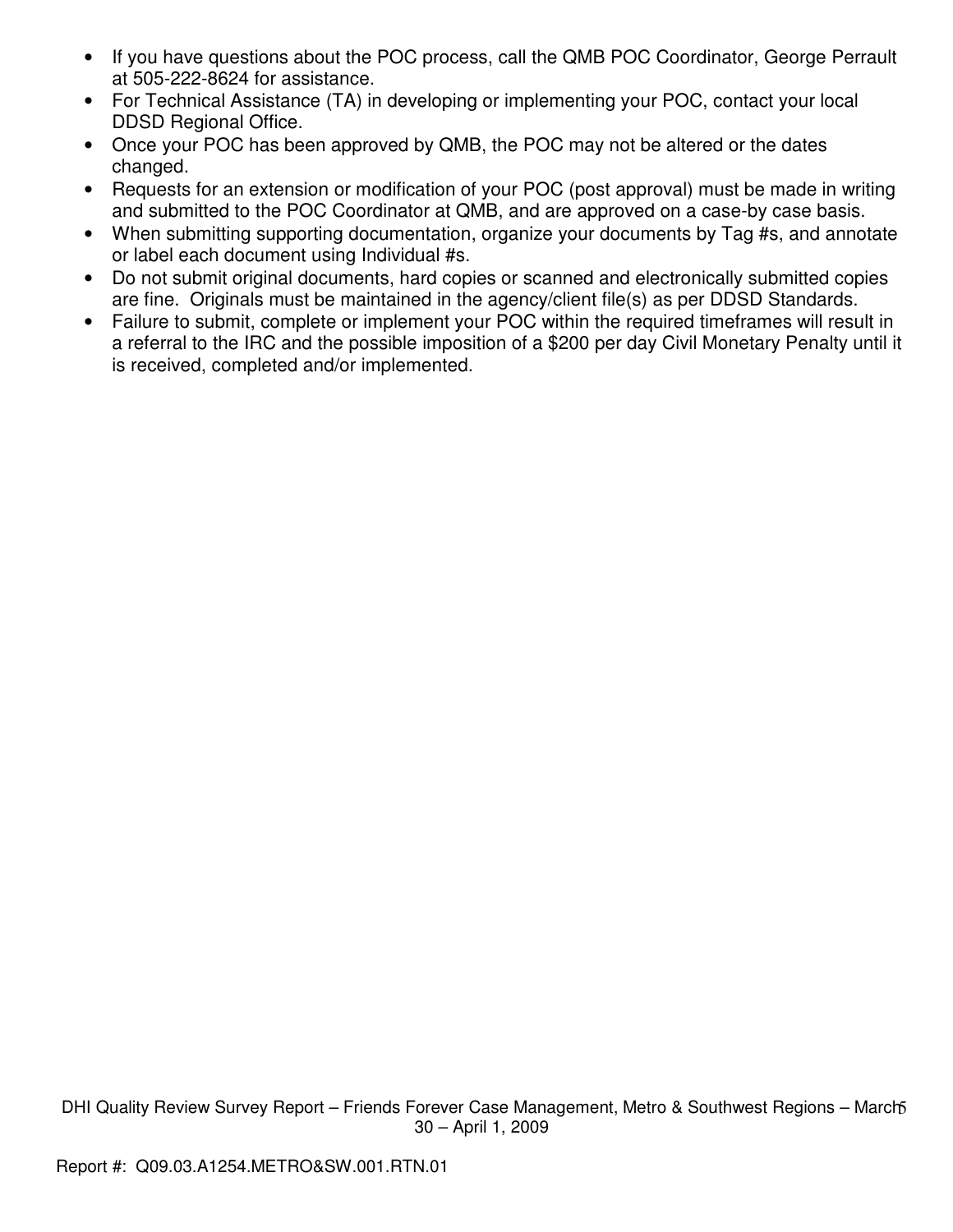### **QMB Scope and Severity Matrix of survey results**

|                 | <b>Attachment B</b>     |                                                                                            |                                  | <b>QMB Scope and Severity Matrix of survey results</b> |                                                                                                                                                                                                                           |
|-----------------|-------------------------|--------------------------------------------------------------------------------------------|----------------------------------|--------------------------------------------------------|---------------------------------------------------------------------------------------------------------------------------------------------------------------------------------------------------------------------------|
|                 |                         | regulations and level of QMB Certification.                                                |                                  |                                                        | Each deficiency in your Report of Findings is scored on a Scope and Severity Scale. The culmination<br>of each deficiency's Scope and Severity is used to determine degree of compliance to standards and                 |
|                 |                         |                                                                                            |                                  | <b>SCOPE</b>                                           |                                                                                                                                                                                                                           |
|                 |                         |                                                                                            | <b>Isolated</b><br>$01\% - 15\%$ | <b>Pattern</b><br><u> 16% - 79% </u>                   | <b>Widespread</b><br>$80\% - 100\%$                                                                                                                                                                                       |
|                 | High Impact             | Immediate<br>Jeopardy to<br>individual health<br>and or safety                             | J.                               | Κ.                                                     | L.                                                                                                                                                                                                                        |
| <b>SEVERITY</b> |                         | <b>Actual harm</b>                                                                         | G.                               | Η.                                                     | I.                                                                                                                                                                                                                        |
|                 | Medium<br><b>Impact</b> | <b>No Actual Harm</b><br><b>Potential for more</b><br>than minimal harm                    | D.<br>$D.$ (2 or less)           | Ε.                                                     | $F.$ (3 or more)<br><b>F.</b> (no conditions<br>of participation)                                                                                                                                                         |
|                 | Impact<br>Low           | No Actual Harm<br>Minimal potential<br>for harm.                                           | A.                               | Β.                                                     | C.                                                                                                                                                                                                                        |
|                 |                         | Scope and Severity Definitions:                                                            |                                  |                                                        |                                                                                                                                                                                                                           |
|                 | Key to Scope scale:     | Isolated:<br>sample.                                                                       |                                  |                                                        | A deficiency that is limited to 1% to 15% of the sample, usually impacting no more than one or two individuals in the                                                                                                     |
|                 |                         | Pattern:<br>finding. Pattern findings suggest the need for system wide corrective actions. |                                  |                                                        | A deficiency that impacts a number or group of individuals from 16% to 79% of the sample is defined as a pattern<br>DHI Quality Review Survey Report – Friends Forever Case Management, Metro & Southwest Regions – March |

### Key to Scope scale: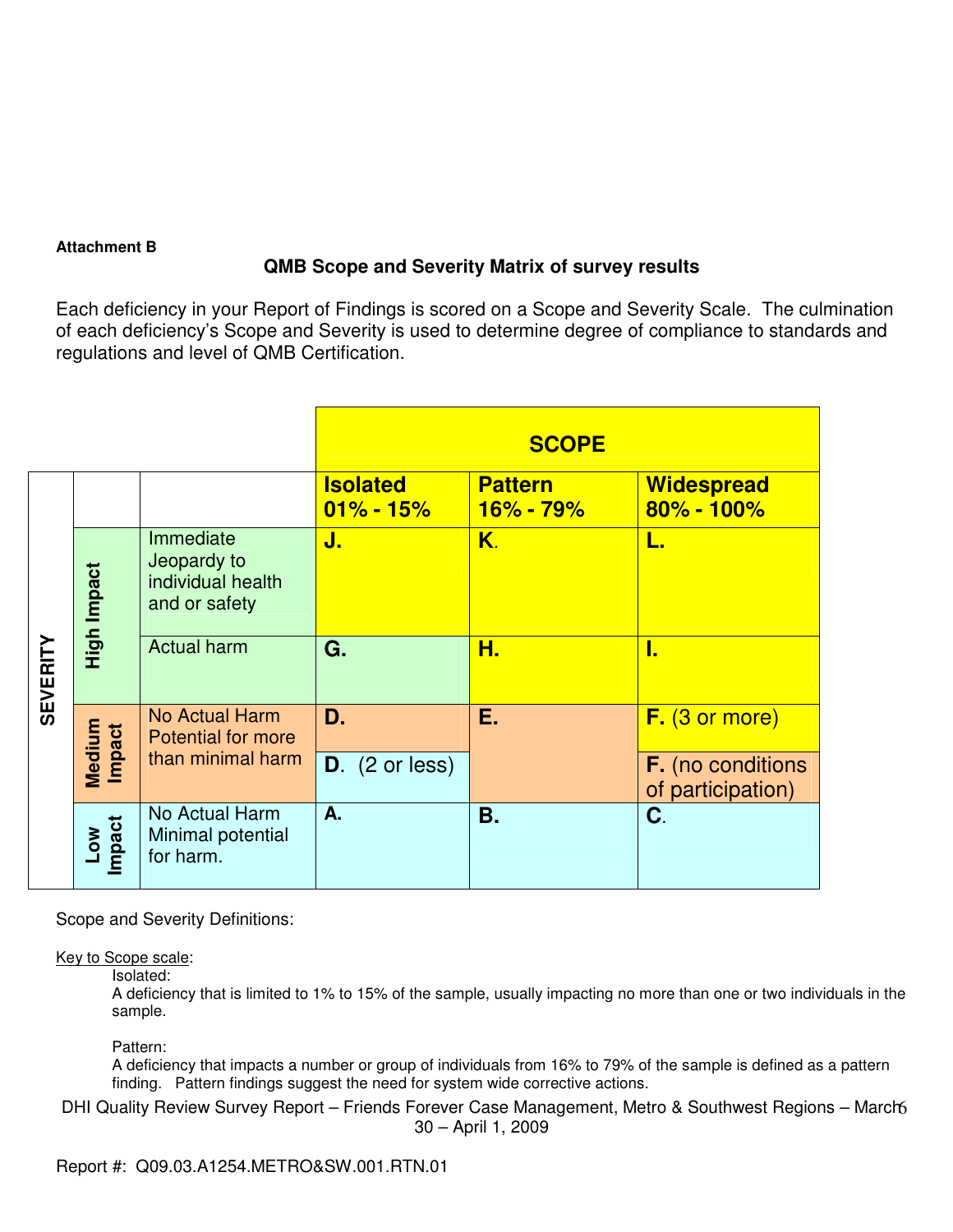Widepieses<br>Comparison by Impedia model of 1895 (to 1995) of the Individual in the apenals is determined as a system property and the matter of the matter of the matter of the matter of the matter of the matter of the matte A deficiency that impacts most or all (80% to 100%) of the individuals in the sample is defined as widespread or pervasive. Widespread findings suggest the need for system wide corrective actions as well as the need to implement a Continuous Quality Improvement process to improve or build infrastructure. Widespread findings must be referred to the Internal Review Committee for review and possible actions or sanctions.

#### Key to Severity scale:

Low Impact Severity: (Blue)

Low level findings have no or minimal potential for harm to an individual. Providers that have no findings above a "C" level may receive a "Quality" Certification approval rating from QMB.

#### Medium Impact Severity: (Tan)

Medium level findings have a potential for harm to an individual. Providers that have no findings above a "F" level and/or no more than two F level findings and no F level Conditions of Participation may receive a "Merit" Certification approval rating from QMB.

#### High Impact Severity: (Green or Yellow)

High level findings are when harm to an individual has occurred. Providers that have no findings above "I" level may only receive a "Standard" Approval rating from QMB and will be referred to the IRC.

High Impact Severity: (Yellow)

"J, K, and L" Level findings:

This is a finding of Immediate Jeopardy. If a provider is found to have "I" level findings or higher, with an outcome of Immediate Jeopardy, including repeat findings or Conditions of Participation they will be referred to the Internal Review Committee.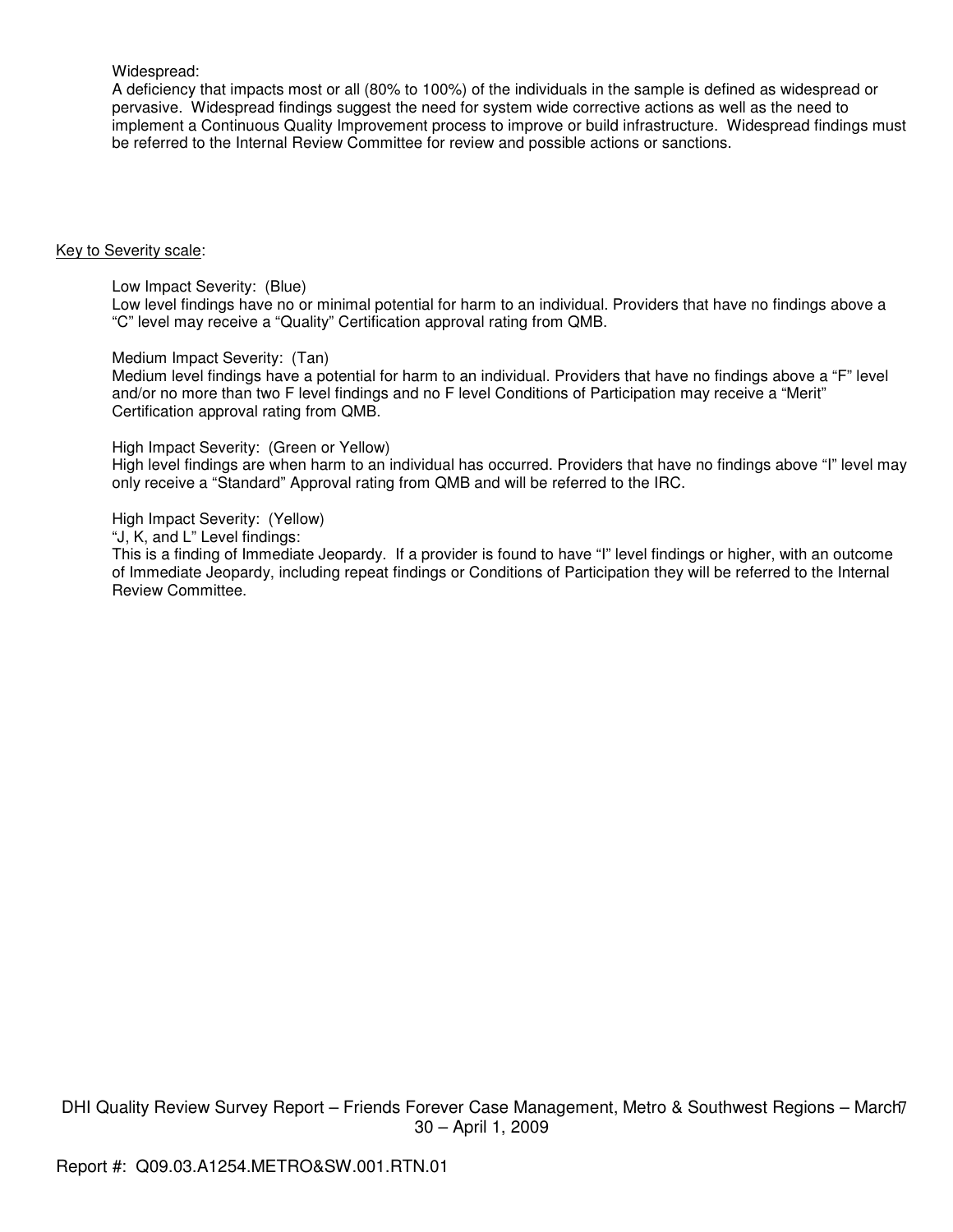# **Informal Reconsideration of Finding (IRF) Process**

### **Introduction:**

Throughout the process, surveyors are openly communicating with providers. Open communication means that surveyors have clarified issues and/or requested missing information before completing the review. Regardless, there may still be instances where the provider disagrees with a specific finding.

To informally dispute a finding the provider must request in writing an Informal Reconsideration of the Finding (IRF) to the QMB Deputy Bureau Chief **within 10 working days** of receipt of the final report.

The written request for an IRF must be completed on the **QMB Request for Informal Reconsideration of Finding Form** (available on the QMB website) and must specify in detail the request for reconsideration and why the finding is inaccurate. The **IRF request must include all supporting documentation or evidence that was not previously reviewed during the survey process.** 

### **The following limitations apply to the IRF process:**

- The request for an IRF and all supporting evidence must be received in 10 days.
- Findings based on evidence requested during the survey and not provided may not be subject to reconsideration.
- The supporting documentation must be new evidence not previously reviewed by the survey team.
- Providers must continue to complete their plan of correction during the IRF process
- Providers may not request an IRF to challenge the Scope and Severity of a finding.
- Providers may not request an IRF to challenge the sampling methodology.
- Providers may not request an IRF based on disagreement with the nature of the standard or regulation.
- Providers may not request an IRF to challenge the team composition
- Providers may not request an IRF to challenge the QMB Quality Approval Rating and the length of their DDSD provider contract.

### **A Provider forfeits the right to an IRF if the request is not made within 10 working days of receiving the report and does not include all supporting documentation or evidence to show compliance with the standards and regulations.**

QMB has 30 working days to complete the review and notify the provider of the decision. The request will be reviewed by the IRF committee. The Provider will be notified in writing of the ruling, no face to face meeting will be conducted.

**Guidelines for the Provider<br>
for the Provider Theory in Providers.** Open communication<br>
for the same open communication with providers. Open communication<br>
fied issues and/or requested missing information before completin When a Provider requests that a finding be reconsidered, it does not stop or delay the Plan of Correction process. **Providers must continue to complete the Plan of Correction, including the finding in dispute regardless of the IRF status.** If a finding is successfully reconsidered, it will be noted and will be removed or modified from the report. It should be noted that in some cases a Plan of Correction may be completed prior to the IRF process being completed. The provider will be notified in writing on the decisions of the IRF committee.

### **Administrative Review Process:**

If a Provider desires to challenge the decision of the IRF committee they may request an Administrative Review by the DHI and DDSD Director. The Request must be made in writing to the QMB Bureau Chief and received within 5 days of notification from the IRF decision.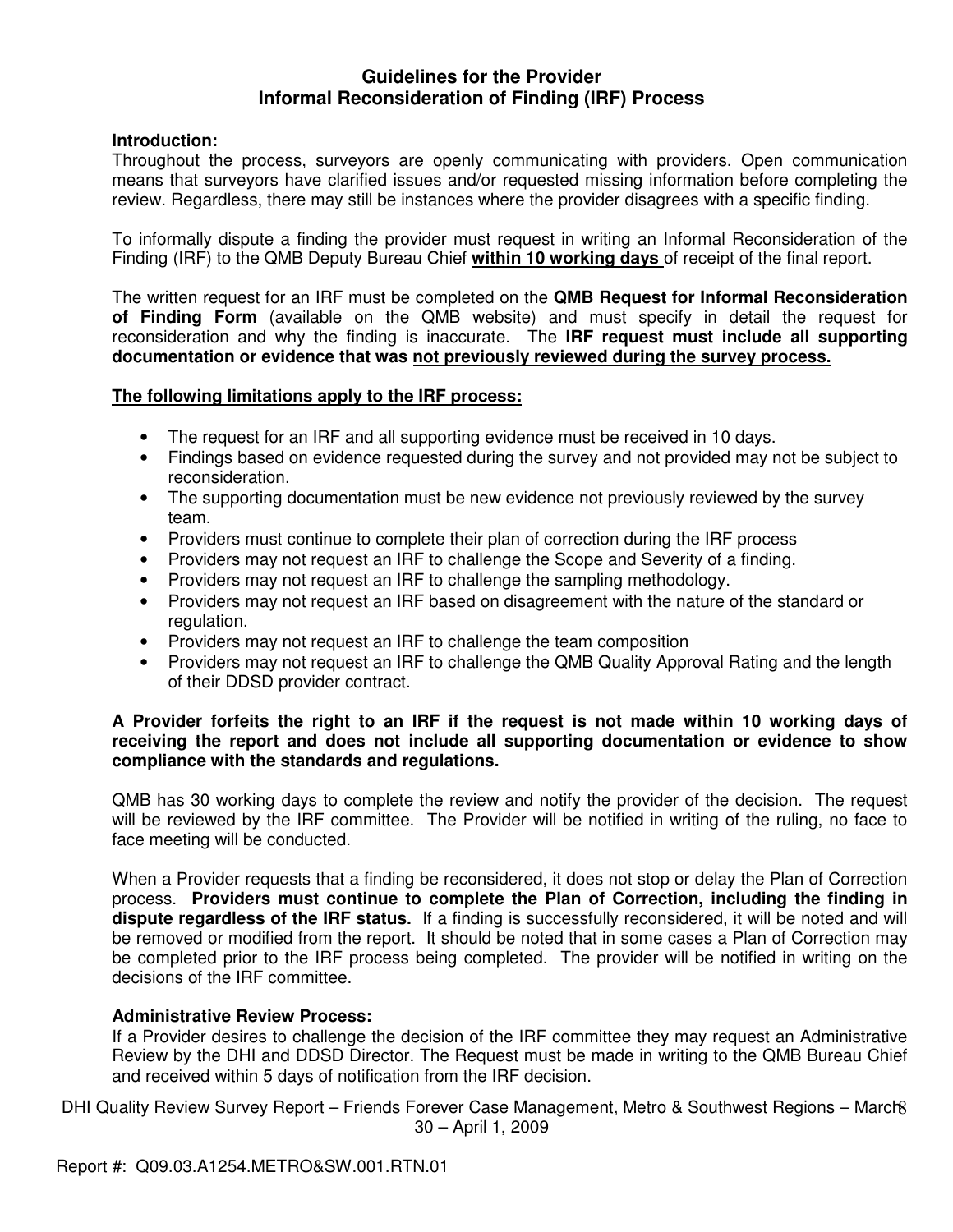The Informal Reconsideration of the Finding process is a separate process specific to QMB Survey Findings and should not be confused with any process associated with IRC Sanctions.

Regarding IRC Sanctions:<br>The informal Reconstantation of the Finding process is a separate process specific to OMB Survey<br>The informal Reconstantino of the Finding process associated with IRC Sanction at<br>It is Porvider des If a Provider desires to Dispute or Appeal an IRC Sanction that is a separate and different process. Providers may choose the Informal Dispute Resolution Process or the Formal Medicaid Fair Hearing Process to dispute or appeal IRC sanctions, please refer to the DOH Sanction policy and section 39 of the provider contract agreement.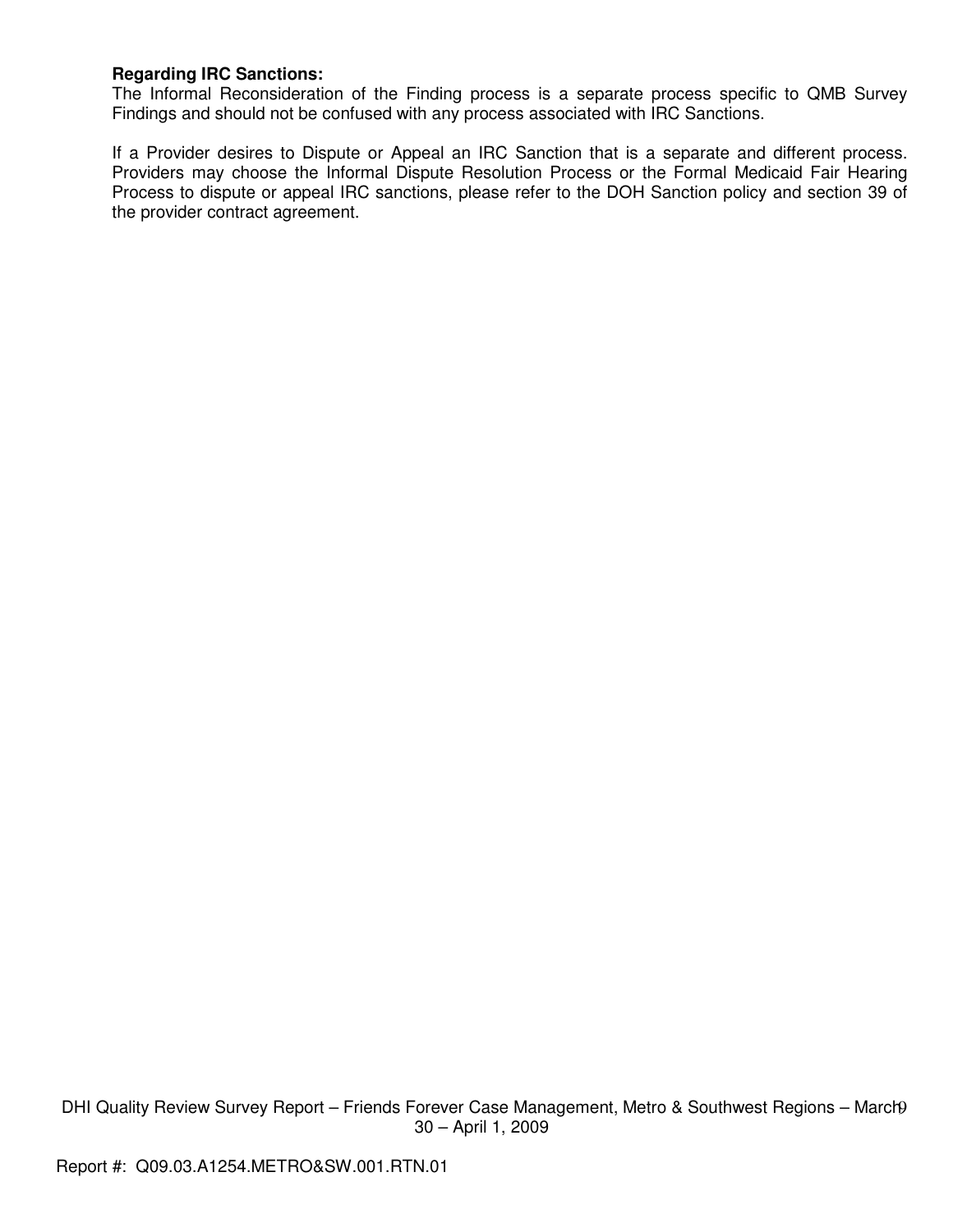### **Agency: Friends Forever Case Management – Metro & Southwest Regions** Program: Developmental Disabilities Waiver Service: Case Management Monitoring Type: Routine<br>
Date of Survey: March 3 **Date of Survey: March 30 – April 1, 2009**

| <b>Statute</b>                                         | <b>Deficiency</b>                                      | <b>Agency Plan of Correction and</b>                                                                                     | <b>Date</b> |
|--------------------------------------------------------|--------------------------------------------------------|--------------------------------------------------------------------------------------------------------------------------|-------------|
|                                                        |                                                        | <b>Responsible Party</b>                                                                                                 | <b>Due</b>  |
| Tag #1A08 Agency Case File                             | <b>Scope and Severity Rating: B</b>                    |                                                                                                                          |             |
| Developmental Disabilities (DD) Waiver Service         | Based on record review, the Agency failed to           |                                                                                                                          |             |
| Standards effective 4/1/2007                           | maintain at the administrative office a confidential   |                                                                                                                          |             |
| <b>CHAPTER 1 II. PROVIDER AGENCY</b>                   | case file for 12 of 22 individuals.                    |                                                                                                                          |             |
| <b>REQUIREMENTS:</b> The objective of these            |                                                        |                                                                                                                          |             |
| standards is to establish Provider Agency policy,      | Review of the Agency individual case files             |                                                                                                                          |             |
| procedure and reporting requirements for DD            | revealed the following items were not found,           |                                                                                                                          |             |
| Medicaid Waiver program. These requirements            | incomplete, and/or not current:                        |                                                                                                                          |             |
| apply to all such Provider Agency staff, whether       |                                                        |                                                                                                                          |             |
| directly employed or subcontracting with the           | • Current & Emergency & Personal                       |                                                                                                                          |             |
| Provider Agency. Additional Provider Agency            | Identification Information                             |                                                                                                                          |             |
| requirements and personnel qualifications may be       | <sup>o</sup> Missing Health Care Plan Information (#1) |                                                                                                                          |             |
| applicable for specific service standards.             | <sup>o</sup> Missing Pharmacy Information (#16 & 22)   |                                                                                                                          |             |
| D. Provider Agency Case File for the                   |                                                        |                                                                                                                          |             |
| Individual: All Provider Agencies shall maintain at    | • Addendum A $(H21)$                                   |                                                                                                                          |             |
| the administrative office a confidential case file for |                                                        |                                                                                                                          |             |
| each individual. Case records belong to the            | • Positive Behavioral Plan (#4)                        |                                                                                                                          |             |
| individual receiving services and copies shall be      |                                                        |                                                                                                                          |             |
| provided to the receiving agency whenever an           | • Positive Behavioral Crisis Plan (#4)                 |                                                                                                                          |             |
| individual changes providers. The record must          |                                                        |                                                                                                                          |             |
| also be made available for review when requested       | • Occupational Therapy Plan (#4, 14 & 16)              |                                                                                                                          |             |
| by DOH, HSD or federal government                      |                                                        |                                                                                                                          |             |
| representatives for oversight purposes. The            | • Physical Therapy Plan $(#4, 13, 15 \& 16)$           |                                                                                                                          |             |
| individual's case file shall include the following     |                                                        |                                                                                                                          |             |
| requirements:                                          | • Health Care Plans                                    |                                                                                                                          |             |
| Emergency contact information, including<br>(1)        |                                                        |                                                                                                                          |             |
| the individual's address, telephone number,            | ° Seizures (#2)                                        |                                                                                                                          |             |
| names and telephone numbers of relatives, or           |                                                        |                                                                                                                          |             |
| guardian or conservator, physician's name(s) and       | • Crisis Plans                                         |                                                                                                                          |             |
| telephone number(s), pharmacy name, address            | ° Legally Blind (#4) (Per Individual Specific          |                                                                                                                          |             |
| and telephone number, and health plan if               | Training Section-Addendum B of the ISP)                |                                                                                                                          |             |
| appropriate;                                           | ° Latex Allergy (#4)                                   |                                                                                                                          |             |
| The individual's complete and current<br>(2)           | <sup>o</sup> Gastrointestinal (#16)                    |                                                                                                                          |             |
|                                                        | <sup>o</sup> Allergies (#16) (Per Individual Specific  |                                                                                                                          |             |
|                                                        |                                                        | DHI Quality Review Survey Report – Friends Forever Case Management, Metro & Southwest Regions – March 30 – April 1, 2009 | 10          |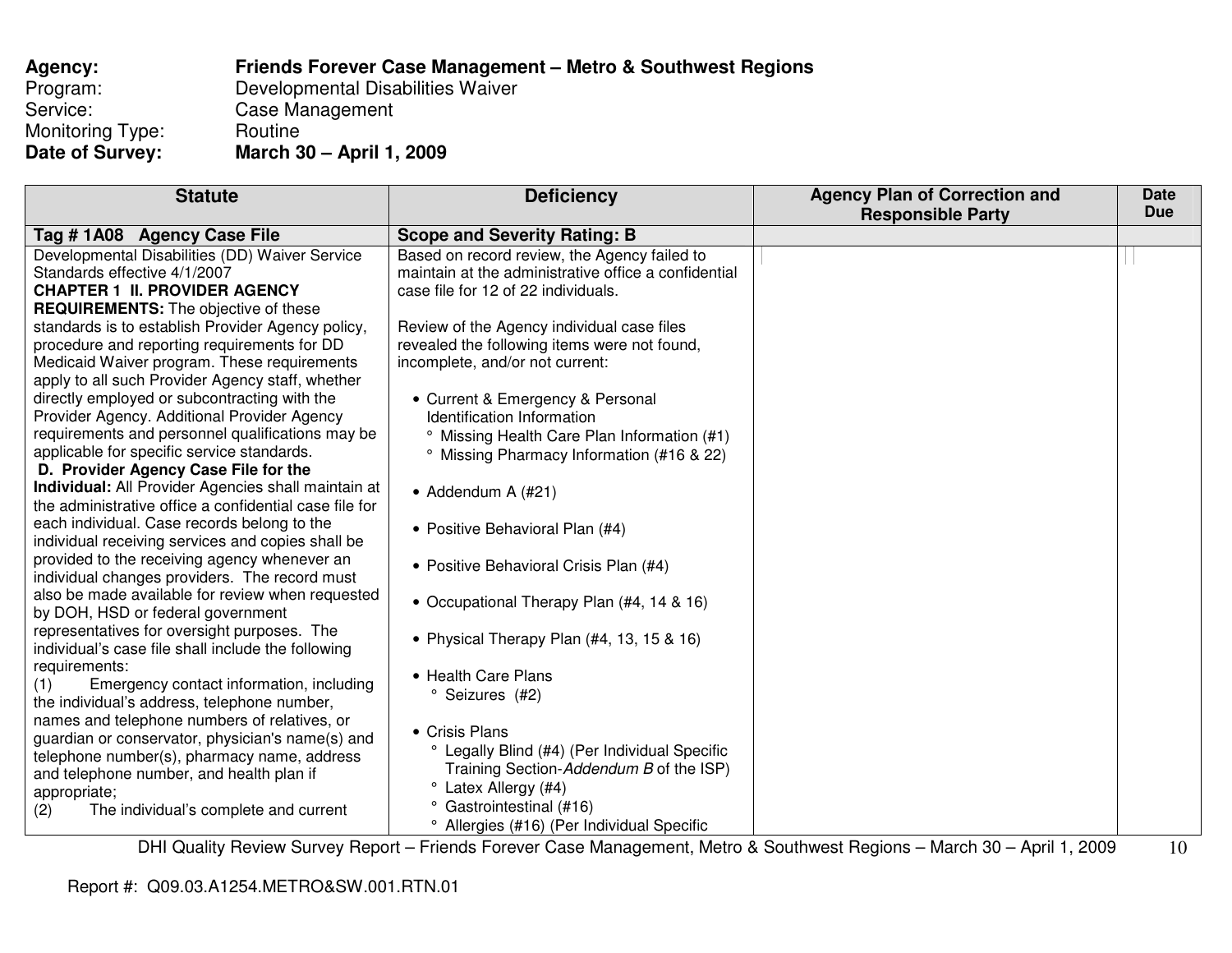| ISP, with all supplemental plans specific to the                                       | Training Section-Addendum B of the ISP)        |  |
|----------------------------------------------------------------------------------------|------------------------------------------------|--|
| individual, and the most current completed Health                                      |                                                |  |
| Assessment Tool (HAT);                                                                 | • Special Health Care Needs                    |  |
| Progress notes and other service delivery<br>(3)                                       | <sup>o</sup> Meal Time Plan (#4)               |  |
| documentation;                                                                         |                                                |  |
| Crisis Prevention/Intervention Plans, if<br>(4)                                        | <sup>o</sup> Nutritional Assessment (#12) (Per |  |
| there are any for the individual;                                                      | Nutritional Evaluation dated 08/28/08 a 6-     |  |
| A medical history, which shall include at<br>(5)                                       | month follow-up was to be completed. No        |  |
| least demographic data, current and past medical                                       | evidence found verifying assessment was        |  |
| diagnoses including the cause (if known) of the                                        | completed.                                     |  |
| developmental disability, psychiatric diagnoses,                                       |                                                |  |
| allergies (food, environmental, medications),                                          | • Auditory Exam                                |  |
| immunizations, and most recent physical exam;                                          | ° Per Annual History & Physical exam was to    |  |
| When applicable, transition plans<br>(6)                                               | be completed. No evidence found verifying      |  |
| completed for individuals at the time of discharge                                     | exam was completed. (Individual #14)           |  |
| from Fort Stanton Hospital or Los Lunas Hospital                                       |                                                |  |
| and Training School; and                                                               | $\bullet$ Pap                                  |  |
| Case records belong to the individual<br>(7)                                           | ° Per documentation reviewed, exam was         |  |
| receiving services and copies shall be provided to                                     | completed on 02/2008. No evidence found        |  |
| the individual upon request.                                                           | verifying exam was completed. (Individual      |  |
| The receiving Provider Agency shall be<br>(8)                                          | #2)                                            |  |
| provided at a minimum the following records<br>whenever an individual changes provider |                                                |  |
| agencies:                                                                              | ° Per Annual History & Physical exam was to    |  |
| (a) Complete file for the past 12 months;                                              | be completed annually. No evidence found       |  |
| (b) ISP and quarterly reports from the current                                         | verifying exam was completed. (Individual      |  |
| and prior ISP year;                                                                    | #11)                                           |  |
| (c) Intake information from original admission to                                      |                                                |  |
| services; and                                                                          | • Mammogram                                    |  |
| (d) When applicable, the Individual Transition                                         | ° Per documentation reviewed, exam was         |  |
| Plan at the time of discharge from Los Lunas                                           | completed on 02/2008. No evidence found        |  |
| Hospital and Training School or Ft. Stanton                                            | verifying exam was completed. (Individual      |  |
| Hospital.                                                                              | #2)                                            |  |
|                                                                                        |                                                |  |
|                                                                                        | • Prostate Check                               |  |
|                                                                                        | ° Per Annual History & Physical exam was to    |  |
|                                                                                        | be completed. No evidence found verifying      |  |
|                                                                                        | exam was completed. (Individual #7)            |  |
|                                                                                        |                                                |  |
|                                                                                        | • Bone Density                                 |  |
|                                                                                        | ° Per Annual History & Physical exam was       |  |
|                                                                                        | recommended every 2 years. No evidence         |  |
|                                                                                        | found verifying exam was completed.            |  |
|                                                                                        |                                                |  |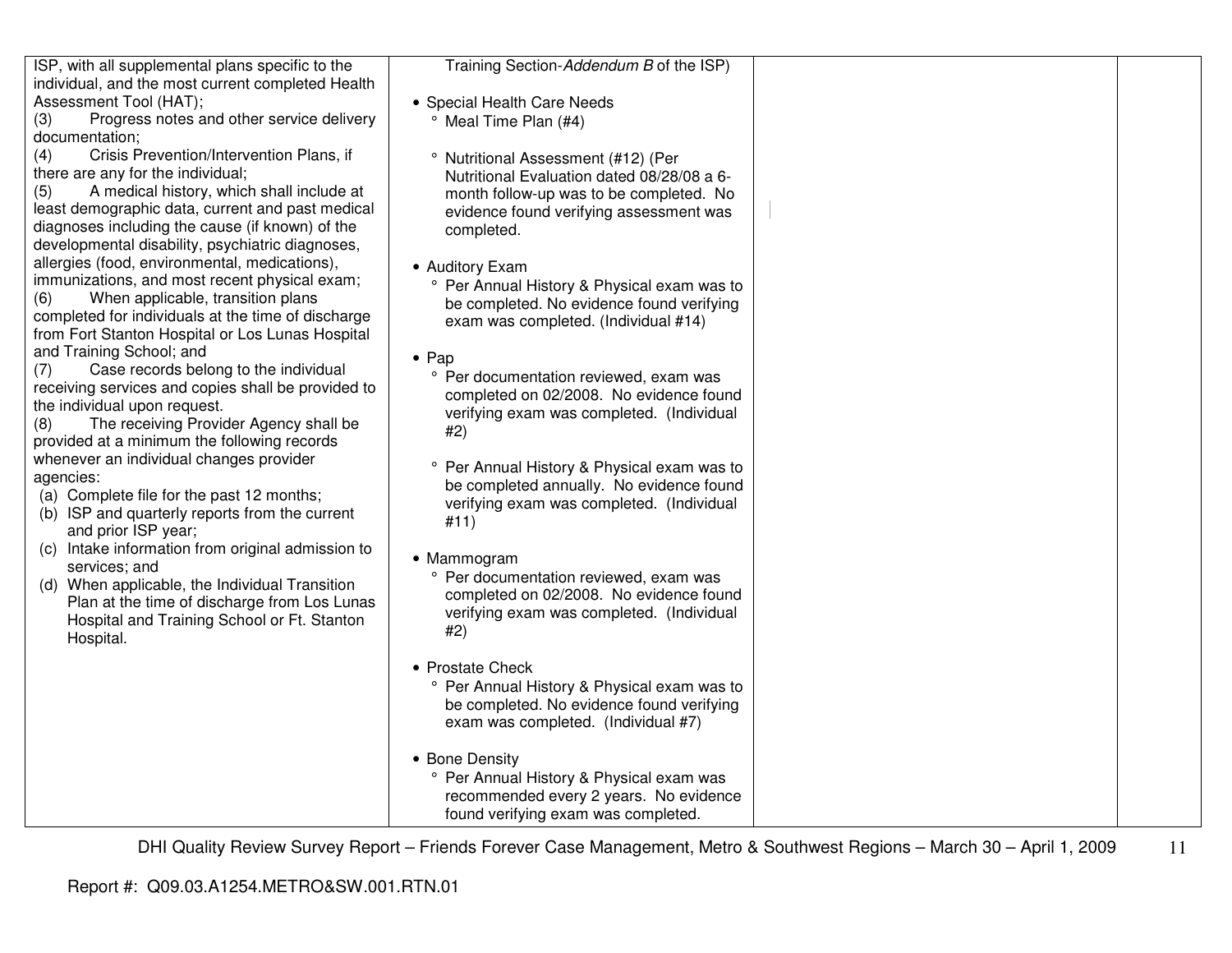| $($ Individual #11)                     |  |
|-----------------------------------------|--|
| • Occupational Therapy Evaluation (#16) |  |
| • Physical Therapy Evaluation (#4 & 15) |  |
| • Guardianship Documentation (#16)      |  |
|                                         |  |
|                                         |  |
|                                         |  |
|                                         |  |
|                                         |  |
|                                         |  |
|                                         |  |
|                                         |  |
|                                         |  |
|                                         |  |
|                                         |  |
|                                         |  |
|                                         |  |
|                                         |  |
|                                         |  |
|                                         |  |
|                                         |  |
|                                         |  |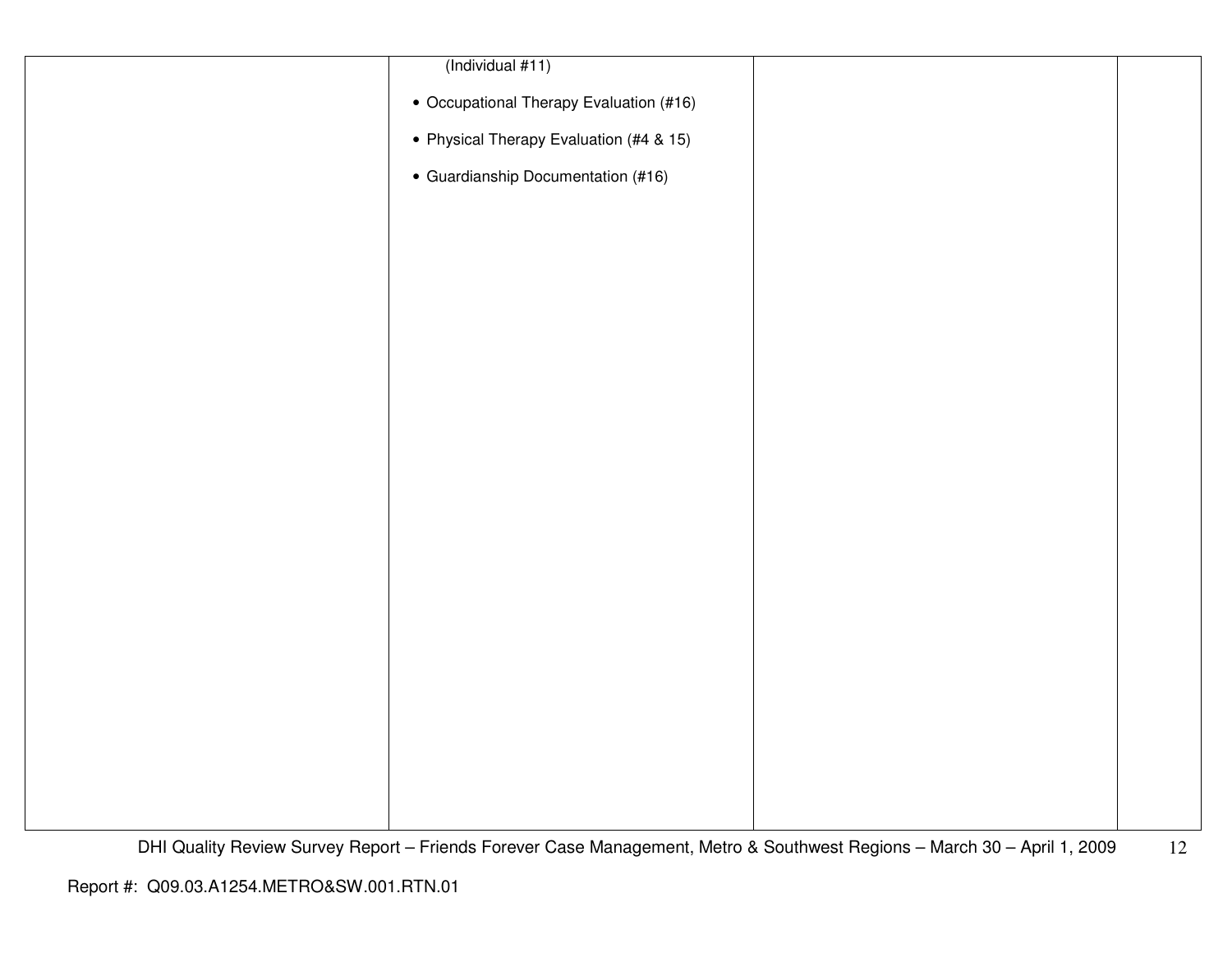| Tag # 1A28 (CoP) Incident Mgt. System                                                                | <b>Scope and Severity Rating: E</b>              |  |
|------------------------------------------------------------------------------------------------------|--------------------------------------------------|--|
| NMAC 7.1.13.10                                                                                       | Based on record review, the Agency failed to     |  |
| <b>INCIDENT MANAGEMENT SYSTEM</b>                                                                    | provide documentation indicating consumer,       |  |
| <b>REQUIREMENTS:</b>                                                                                 | family members, or legal guardians had received  |  |
| <b>General:</b> All licensed health care facilities<br>А.                                            | an orientation packet including incident         |  |
| and community based service providers shall                                                          | management system policies and procedural        |  |
| establish and maintain an incident management                                                        | information concerning the reporting of abuse,   |  |
| system, which emphasizes the principles of                                                           | neglect or exploitation for 4 of 22 individuals. |  |
| prevention and staff involvement. The licensed                                                       |                                                  |  |
| health care facility or community based service                                                      | • Parent/Guardian Abuse, Neglect &               |  |
| provider shall ensure that the incident                                                              | <b>Exploitation Incident Management Training</b> |  |
| management system policies and procedures                                                            | (H1, 14, 16 & 21)                                |  |
| requires all employees to be competently trained                                                     |                                                  |  |
| to respond to, report, and document incidents in a                                                   |                                                  |  |
| timely and accurate manner.                                                                          |                                                  |  |
| <b>Consumer and Guardian Orientation</b><br>Е.                                                       |                                                  |  |
| Packet: Consumers, family members and legal                                                          |                                                  |  |
| guardians shall be made aware of and have                                                            |                                                  |  |
| available immediate accessibility to the licensed                                                    |                                                  |  |
| health care facility and community based service                                                     |                                                  |  |
| provider incident reporting processes. The                                                           |                                                  |  |
| licensed health care facility and community based                                                    |                                                  |  |
| service provider shall provide consumers, family<br>members or legal guardians an orientation packet |                                                  |  |
| to include incident management systems policies                                                      |                                                  |  |
| and procedural information concerning the                                                            |                                                  |  |
| reporting of abuse, neglect or misappropriation.                                                     |                                                  |  |
| The licensed health care facility and community                                                      |                                                  |  |
| based service provider shall include a signed                                                        |                                                  |  |
| statement indicating the date, time, and place they                                                  |                                                  |  |
| received their orientation packet to be contained                                                    |                                                  |  |
| in the consumer's file. The appropriate consumer,                                                    |                                                  |  |
| family member or legal guardian shall sign this at                                                   |                                                  |  |
| the time of orientation.                                                                             |                                                  |  |
|                                                                                                      |                                                  |  |
|                                                                                                      |                                                  |  |
|                                                                                                      |                                                  |  |
|                                                                                                      |                                                  |  |
|                                                                                                      |                                                  |  |
|                                                                                                      |                                                  |  |
|                                                                                                      |                                                  |  |
|                                                                                                      |                                                  |  |
|                                                                                                      |                                                  |  |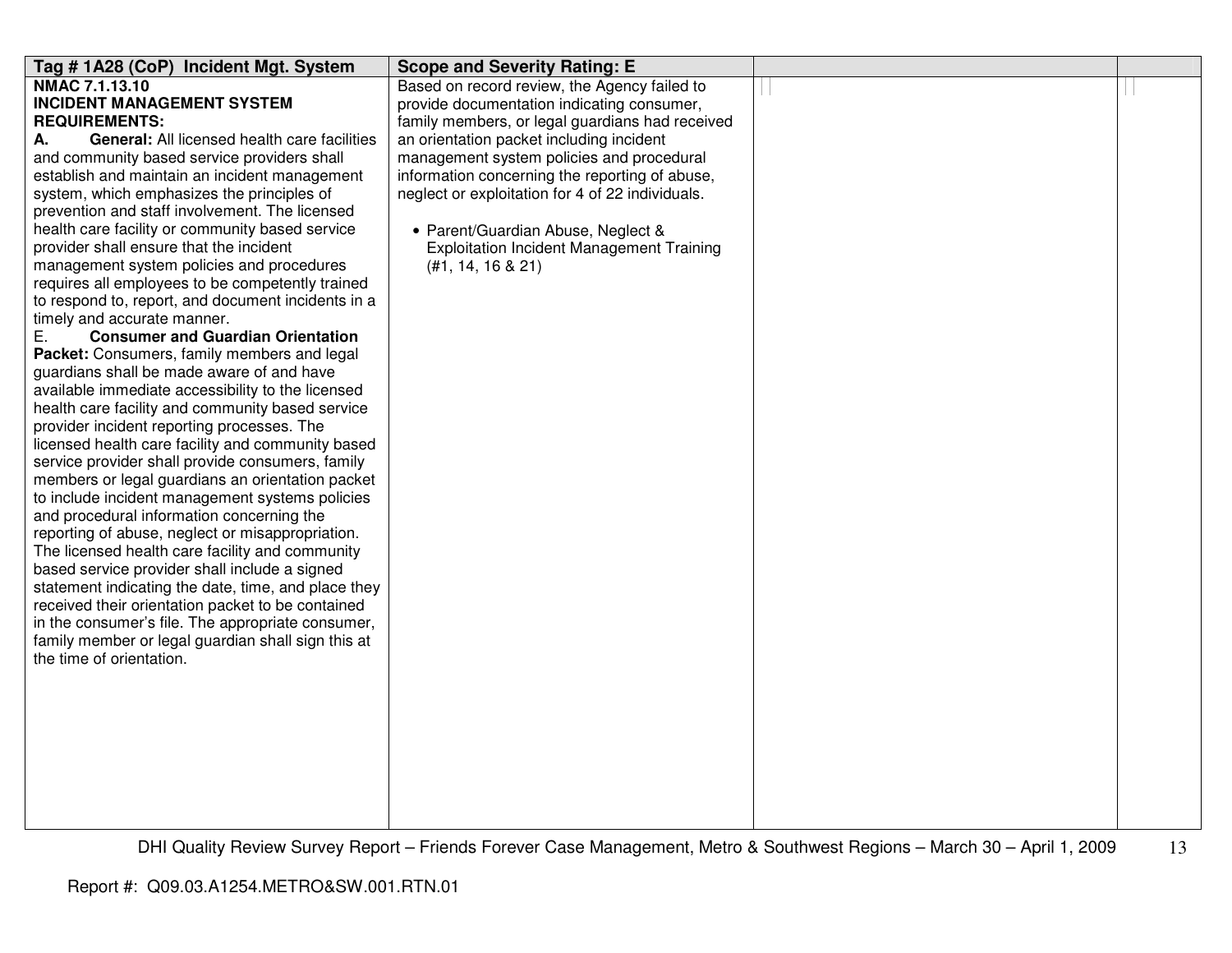| Tag #4C02 - Scope of Services - Primary                                                                                                                                                                                                 | <b>Scope and Severity Rating: A</b>                                                                                                                                                                                              |  |
|-----------------------------------------------------------------------------------------------------------------------------------------------------------------------------------------------------------------------------------------|----------------------------------------------------------------------------------------------------------------------------------------------------------------------------------------------------------------------------------|--|
| <b>Freedom of Choice</b>                                                                                                                                                                                                                |                                                                                                                                                                                                                                  |  |
| Developmental Disabilities (DD) Waiver Service<br>Standards effective 4/1/2007<br><b>CHAPTER 4 II. SCOPE OF CASE</b><br><b>MANAGEMENT SERVICES:</b> Case Management<br>shall include, but is not limited to, the following<br>services: | Based on record review the Agency failed to<br>maintain documentation assuring individuals<br>obtained all services through the freedom of<br>choice process for 1 of 22 individuals.<br>No evidence was found of the following: |  |
| T. Assure individuals obtain all services through<br>the Freedom of Choice process.                                                                                                                                                     | • Primary Freedom of Choice (#16)                                                                                                                                                                                                |  |
|                                                                                                                                                                                                                                         |                                                                                                                                                                                                                                  |  |
|                                                                                                                                                                                                                                         |                                                                                                                                                                                                                                  |  |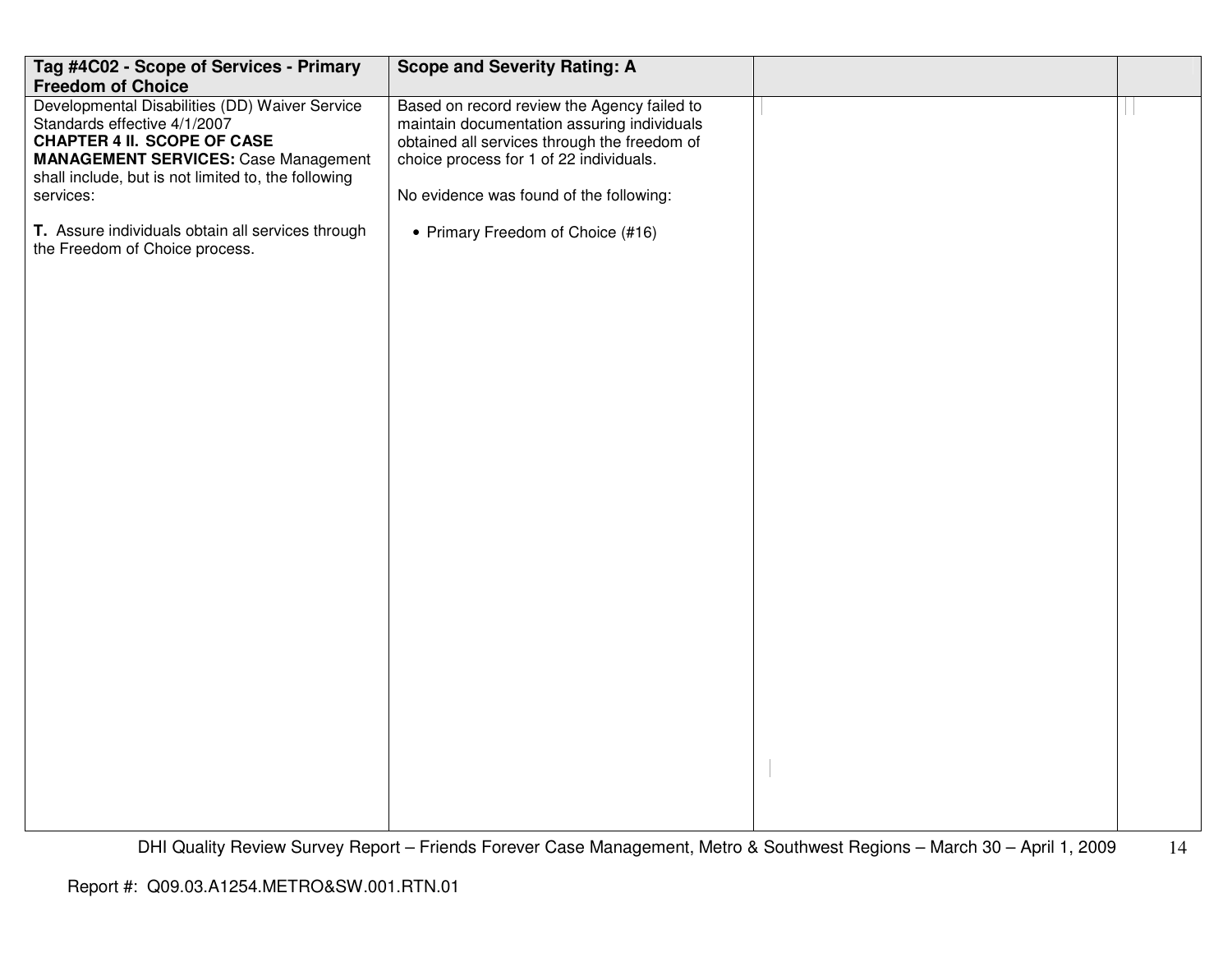| Tag # 4C04 (CoP) - Assessment Activities                                                                                                                                                                                                                                                                                                                                                                                                                                                                                                                                                                                                                                                                                                                                                                                                                                                                                                                                                                         | <b>Scope and Severity Rating: D</b>                                                                                                                                       |  |
|------------------------------------------------------------------------------------------------------------------------------------------------------------------------------------------------------------------------------------------------------------------------------------------------------------------------------------------------------------------------------------------------------------------------------------------------------------------------------------------------------------------------------------------------------------------------------------------------------------------------------------------------------------------------------------------------------------------------------------------------------------------------------------------------------------------------------------------------------------------------------------------------------------------------------------------------------------------------------------------------------------------|---------------------------------------------------------------------------------------------------------------------------------------------------------------------------|--|
| Developmental Disabilities (DD) Waiver Service<br>Standards effective 4/1/2007<br><b>CHAPTER 4 III. CASE MANAGEMENT</b><br><b>SERVICE REQUIREMENTS</b>                                                                                                                                                                                                                                                                                                                                                                                                                                                                                                                                                                                                                                                                                                                                                                                                                                                           | Based on record review, the Agency failed to<br>complete and compile the elements of the Long<br>Term Care Assessment Abstract (LTCAA) packet<br>for 2 of 22 individuals. |  |
| <b>B. Case Management Assessment Activities:</b><br>Assessment activities shall include but are not<br>limited to the following requirements:<br>(1) Complete and compile the elements of the<br>Long Term Care Assessment Abstract (LTCAA)<br>packet to include:<br>(a) LTCAA form (MAD 378);<br>(b) Comprehensive Individual Assessment<br>(CIA);<br>(c) Current physical exam and<br>medical/clinical history;<br>(d) Norm-referenced adaptive behavioral<br>assessment; and<br>(e) A copy of the Allocation Letter (initial<br>submission only).<br>(2) Prior to service delivery, obtain a copy of the<br>Medical Assistant Worker (MAW) letter to verify<br>that the county Income Support Division (ISD)<br>office of the Human Services Department (HSD)<br>has completed a determination that the individual<br>meets financial and medical eligibility to<br>participate in the DD Waiver program.<br>(3) Provide a copy of the MAW letter to service<br>providers listed on the ISP budget (MAD 046). | The following items were not found, incomplete<br>and/or not current:<br>• Annual Physical (#2)<br>• MAW Letter $(H20)$                                                   |  |
|                                                                                                                                                                                                                                                                                                                                                                                                                                                                                                                                                                                                                                                                                                                                                                                                                                                                                                                                                                                                                  |                                                                                                                                                                           |  |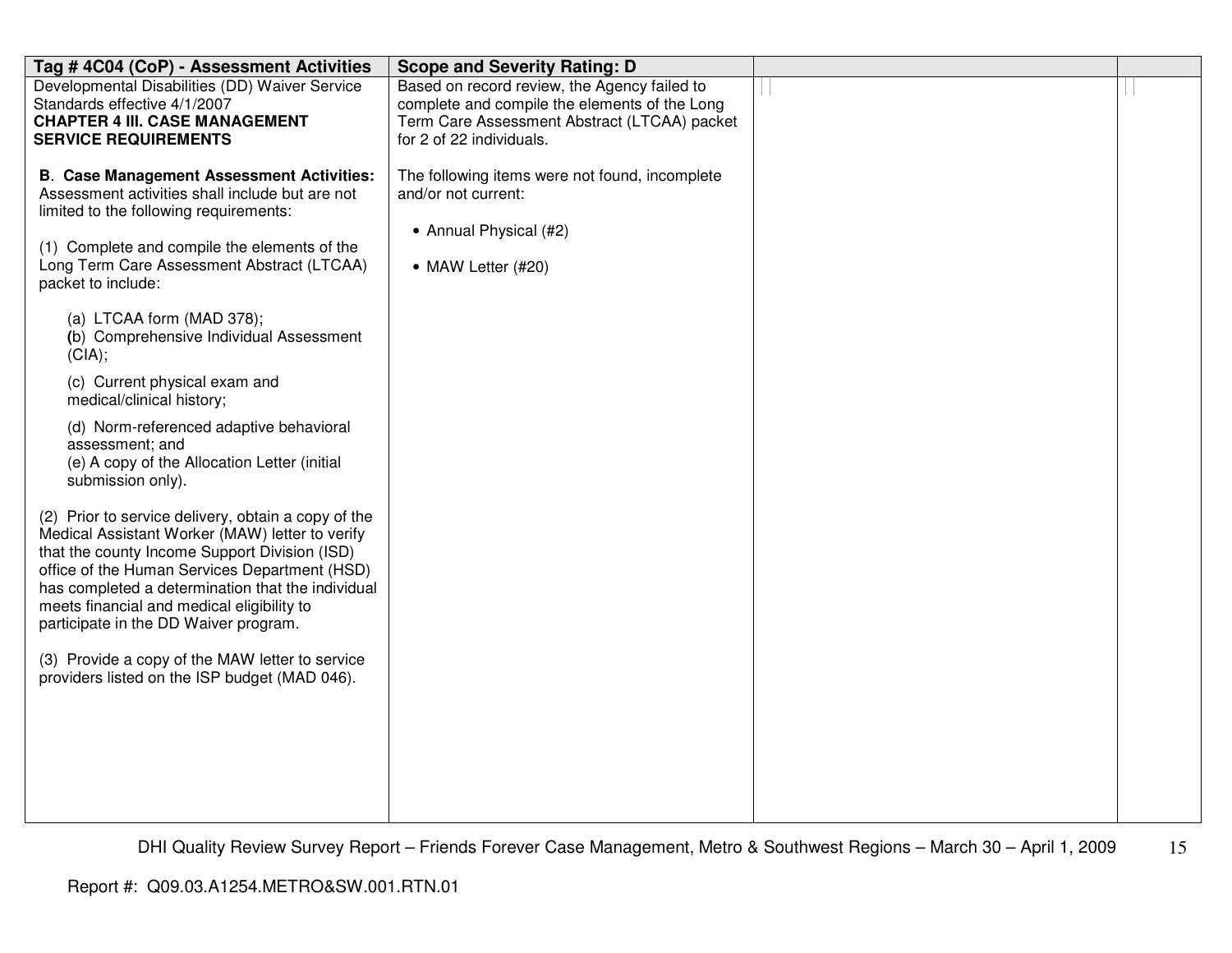| Tag #4C09 - Secondary FOC                                                                                                                                                                                                                                                                                                                                                                                                                                                                                                                                                                                                                                                                                                                                                                                                                              | <b>Scope and Severity Rating: A</b>                                                                                                                                                                                                                                                                                                                                                                                                                                         |                                                                                                                          |    |
|--------------------------------------------------------------------------------------------------------------------------------------------------------------------------------------------------------------------------------------------------------------------------------------------------------------------------------------------------------------------------------------------------------------------------------------------------------------------------------------------------------------------------------------------------------------------------------------------------------------------------------------------------------------------------------------------------------------------------------------------------------------------------------------------------------------------------------------------------------|-----------------------------------------------------------------------------------------------------------------------------------------------------------------------------------------------------------------------------------------------------------------------------------------------------------------------------------------------------------------------------------------------------------------------------------------------------------------------------|--------------------------------------------------------------------------------------------------------------------------|----|
| Developmental Disabilities (DD) Waiver Service                                                                                                                                                                                                                                                                                                                                                                                                                                                                                                                                                                                                                                                                                                                                                                                                         | Based on record review, the Agency failed to                                                                                                                                                                                                                                                                                                                                                                                                                                |                                                                                                                          |    |
| Standards effective 4/1/2007                                                                                                                                                                                                                                                                                                                                                                                                                                                                                                                                                                                                                                                                                                                                                                                                                           | maintain documentation assuring individuals                                                                                                                                                                                                                                                                                                                                                                                                                                 |                                                                                                                          |    |
| <b>CHAPTER 4 III. CASE MANAGEMENT</b>                                                                                                                                                                                                                                                                                                                                                                                                                                                                                                                                                                                                                                                                                                                                                                                                                  | obtained all services through the Secondary                                                                                                                                                                                                                                                                                                                                                                                                                                 |                                                                                                                          |    |
| <b>SERVICE REQUIREMENTS</b>                                                                                                                                                                                                                                                                                                                                                                                                                                                                                                                                                                                                                                                                                                                                                                                                                            |                                                                                                                                                                                                                                                                                                                                                                                                                                                                             |                                                                                                                          |    |
|                                                                                                                                                                                                                                                                                                                                                                                                                                                                                                                                                                                                                                                                                                                                                                                                                                                        |                                                                                                                                                                                                                                                                                                                                                                                                                                                                             |                                                                                                                          |    |
| G. Secondary Freedom of Choice Process<br>(1) The Case Management Provider Agency will<br>ensure that it maintains a current Secondary<br>Freedom of Choice (FOC) form that includes<br>all service providers offering services in that<br>region.<br>(2) The Case Manager will present the<br>Secondary FOC form to the individual or<br>authorized representative for selection of<br>direct service providers.<br>(3) At least annually, at the time rights and<br>responsibilities are reviewed, individuals and<br>guardians served will be reminded that they<br>may change providers at any time, as well as<br>change types of services. At this time, Case<br>Managers shall offer to review the current<br>Secondary FOC list with individuals and<br>guardians served. If they are interested in<br>changing, a new FOC shall be completed. | Freedom of Choice process for 4 of 22 individuals.<br>No evidence was found of the following:<br>• Secondary Freedom of Choice<br><sup>o</sup> Supported Living (#4)<br><sup>o</sup> Family Living (#14)<br><sup>o</sup> Adult Habilitation (#14)<br><sup>o</sup> Supported Employment (#4)<br>° Speech Language Pathology (#4 & 14)<br>° Occupational Therapy (#4 & 14)<br>Physical Therapy (#4 & 14)<br>$^{\circ}$ Respite (#16)<br>Goods & Services (#4 & 17)<br>$\circ$ |                                                                                                                          |    |
|                                                                                                                                                                                                                                                                                                                                                                                                                                                                                                                                                                                                                                                                                                                                                                                                                                                        |                                                                                                                                                                                                                                                                                                                                                                                                                                                                             | DHI Quality Review Survey Report - Friends Forever Case Management, Metro & Southwest Regions - March 30 - April 1, 2009 | 16 |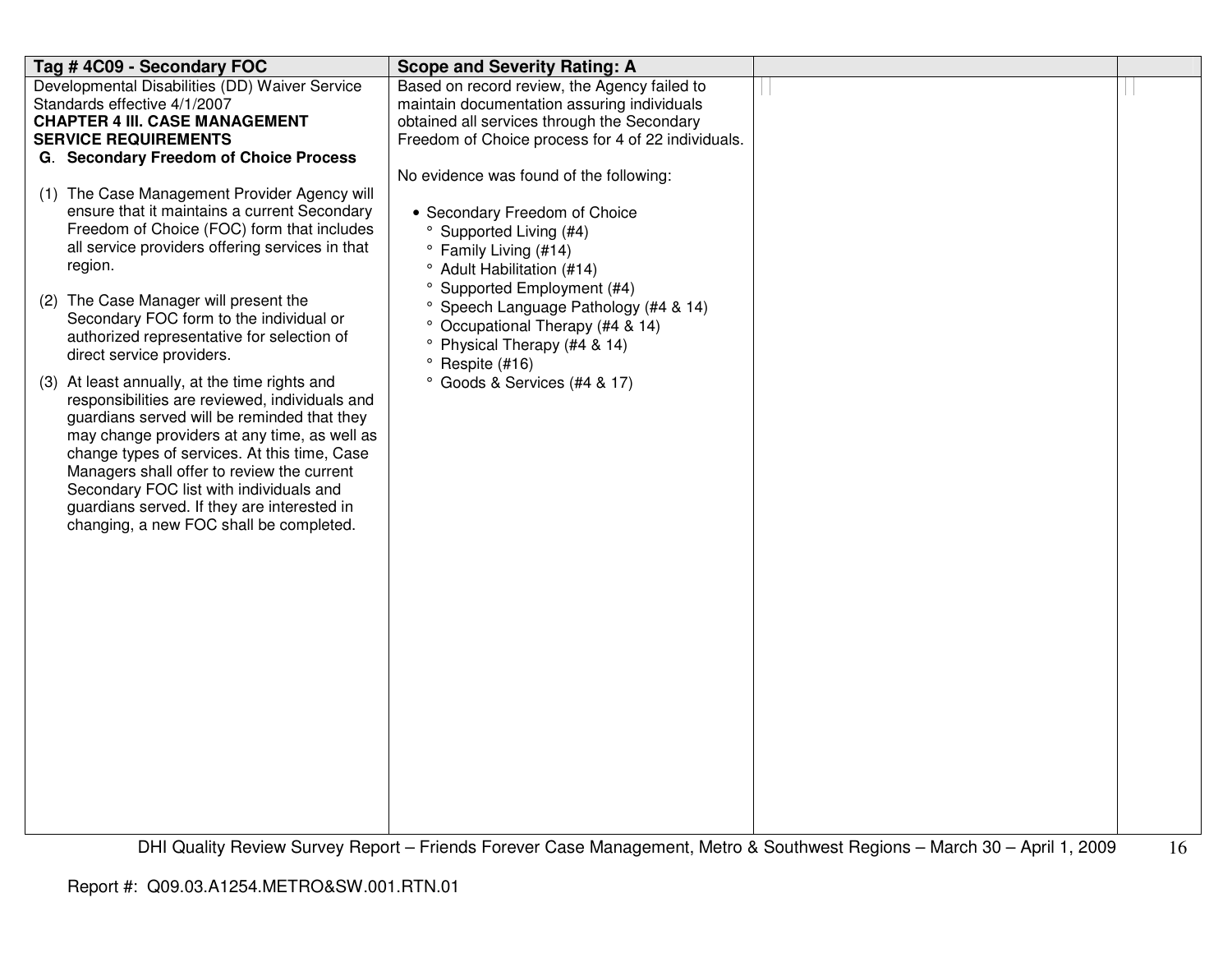| Tag #4C12 (CoP) - Monitoring & Eval. of                                                                                                                                                                                                                                                                                                                                                                                                                                                                                                                                                                                                                                                               | <b>Scope and Severity Rating: D</b>                                                                                                                                                                                                                                                                                                                                                                                                                                                        |  |
|-------------------------------------------------------------------------------------------------------------------------------------------------------------------------------------------------------------------------------------------------------------------------------------------------------------------------------------------------------------------------------------------------------------------------------------------------------------------------------------------------------------------------------------------------------------------------------------------------------------------------------------------------------------------------------------------------------|--------------------------------------------------------------------------------------------------------------------------------------------------------------------------------------------------------------------------------------------------------------------------------------------------------------------------------------------------------------------------------------------------------------------------------------------------------------------------------------------|--|
| Serv.                                                                                                                                                                                                                                                                                                                                                                                                                                                                                                                                                                                                                                                                                                 |                                                                                                                                                                                                                                                                                                                                                                                                                                                                                            |  |
| Developmental Disabilities (DD) Waiver Service<br>Standards effective 4/1/2007                                                                                                                                                                                                                                                                                                                                                                                                                                                                                                                                                                                                                        | Based on record review, the Agency failed to use<br>a formal ongoing monitoring process that provides                                                                                                                                                                                                                                                                                                                                                                                      |  |
| <b>CHAPTER 4 III. CASE MANAGEMENT</b><br><b>SERVICE REQUIREMENTS</b>                                                                                                                                                                                                                                                                                                                                                                                                                                                                                                                                                                                                                                  | for the evaluation of quality, effectiveness, and<br>appropriateness of services and supports                                                                                                                                                                                                                                                                                                                                                                                              |  |
| J. Case Manager Monitoring and Evaluation of<br><b>Service Delivery</b>                                                                                                                                                                                                                                                                                                                                                                                                                                                                                                                                                                                                                               | provided to the individual for 2 of 22 individuals.                                                                                                                                                                                                                                                                                                                                                                                                                                        |  |
| (1) The Case Manager shall use a formal ongoing<br>monitoring process that provides for the<br>evaluation of quality, effectiveness, and<br>appropriateness of services and supports<br>provided to the individual as specified in the ISP.                                                                                                                                                                                                                                                                                                                                                                                                                                                           | Record review of Agency files found face-to-face<br>visits were not alternating between community<br>sites and residence sites as required by standard<br>for the following individuals:<br>Individual #14 (Non-Jackson)                                                                                                                                                                                                                                                                   |  |
|                                                                                                                                                                                                                                                                                                                                                                                                                                                                                                                                                                                                                                                                                                       | One site visit noted between 6/2008 & 2/2009.                                                                                                                                                                                                                                                                                                                                                                                                                                              |  |
| (2) Monitoring and evaluation activities shall<br>include, but not be limited to:<br>(a) Face-To-Face Contact: A minimum of twelve<br>(12) face-to-face contact visits annually (1 per<br>month) is required to occur between the Case<br>Manager and the individual served as described<br>in the ISP; an exception is that children may<br>receive a minimum of four visits per year;<br>(b) Jackson Class members require two (2) face-<br>to-face contacts per month, one of which occurs<br>at a location in which the individual spends the<br>majority of the day (i.e., place of employment,<br>habilitation program) and one at the person's                                                 | • $02/02/09 - 4:50$ pm - 5:50pm - Home Visit<br>• 01/03/09 - 3:30pm - 4:30pm - Home Visit<br>• $12/02/09 - 2pm - 3pm - IDT$<br>• 11/11/08 - 11:50am - 12:50pm - Site Visit<br>• $10/08/08 - 3:30$ pm - 4:30pm - Home Visit<br>• $09/01/08 - 4:35$ pm - 5:35pm - Home Visit<br>• $08/01/08 - 4:30$ pm - 5:30pm - Home Visit<br>• $07/14/08 - 2pm - 3pm - IDT$<br>$\bullet$ 06/11/08 - 2pm - 3:15pm - IDT<br>Individual #22 (Non-Jackson)<br>No site visits noted between 07/2008 & 02/2009. |  |
| residence;<br>(c) For non-Jackson Class members who receive<br>Community Living Services, at least every other<br>month, one of the face-to-face visits shall occur in<br>the individual's residence;<br>(d) For adults who are not Jackson Class<br>members and who do not receive Community<br>Living Services, at least one face-to-face visit per<br>quarter shall be in his or her home;<br>(e) If concerns regarding the health or safety of<br>the individual are documented during monitoring<br>or assessment activities, the Case Manager shall<br>immediately notify appropriate supervisory<br>personnel within the Provider Agency and<br>document the concern. If the reported concerns | • 02/03/09 - 5:15pm - 6:15pm - Home Visit<br>• 01/08/09 - 5:15pm - 6:15pm - Home Visit<br>• 12/07/08 - 4:15pm - 5:15pm - Home Visit<br>• $11/02/08 - 4:30$ pm - 5:30pm - Home Visit<br>• $10/07/08 - 6:30$ pm - 7:30pm - Home Visit<br>$\bullet$ 09/09/08 - 3:15pm - 4:15pm - IDT<br>$-08/06/08 - 4:30$ pm - 5:30pm - IDT<br>• 07/28/08 - 9:45am - 10:45am - Home Visit<br>• 07/03/08 - 3:30pm - 4:30pm - Initial IDT                                                                      |  |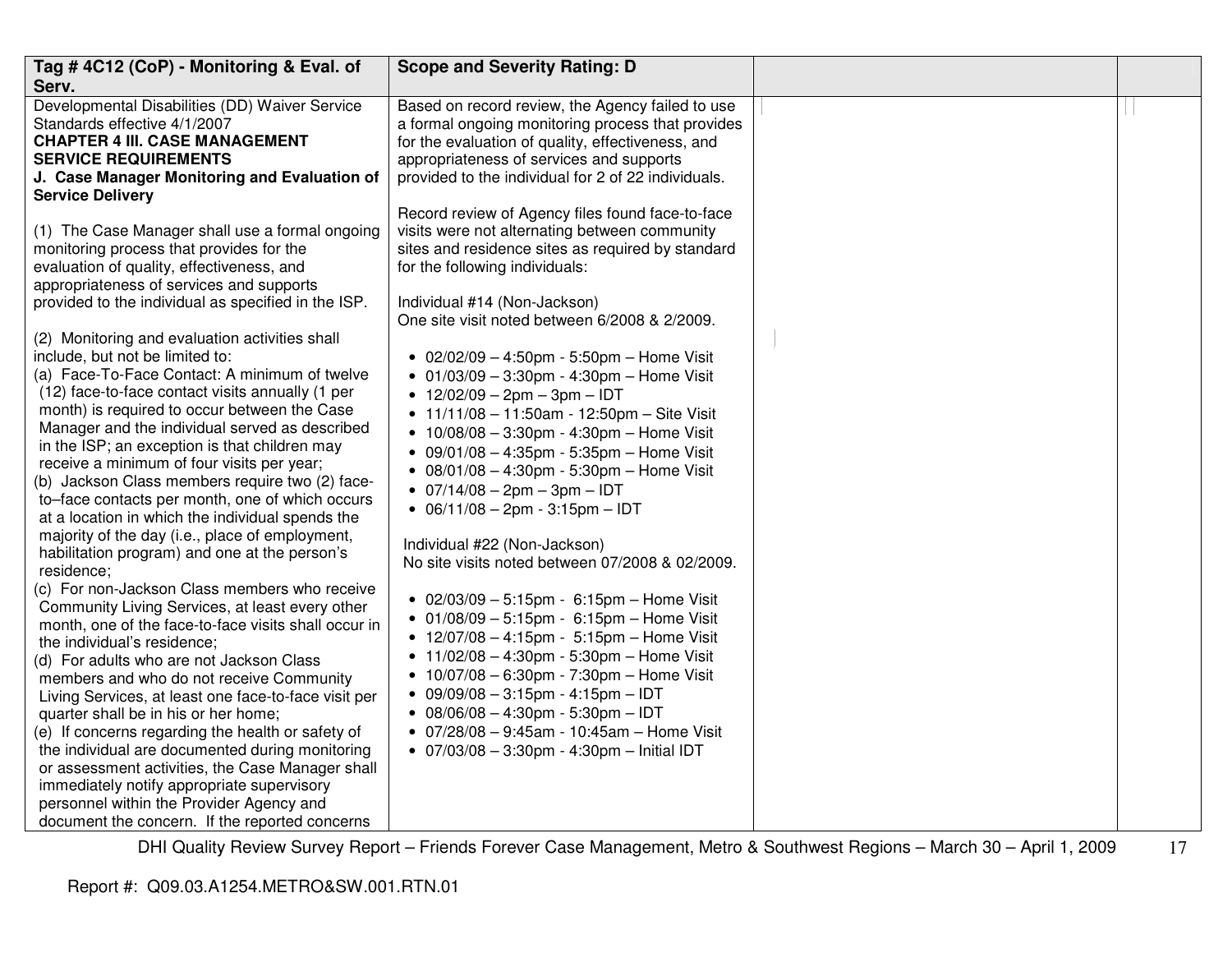| are not remedied by the Provider Agency within a<br>reasonable, mutually agreed period of time, the |  |  |
|-----------------------------------------------------------------------------------------------------|--|--|
| concern shall be reported in writing to the                                                         |  |  |
| respective DDSD Regional Office and/or the                                                          |  |  |
| Division of Health Improvement (DHI) as                                                             |  |  |
| appropriate to the nature of the concern. Unless                                                    |  |  |
|                                                                                                     |  |  |
| the nature of the concern is urgent, no more than                                                   |  |  |
| fifteen (15) working days shall be allowed for                                                      |  |  |
| remediation or development of an acceptable                                                         |  |  |
| plan of remediation. This does not preclude the                                                     |  |  |
| Case Managers' obligation to report abuse,                                                          |  |  |
| neglect or exploitation as required by New                                                          |  |  |
| Mexico Statute.                                                                                     |  |  |
| (f) Service monitoring for children: When a parent                                                  |  |  |
| chooses fewer than twelve (12) annual units of                                                      |  |  |
| case management, the Case Manager will inform                                                       |  |  |
| the parent of the parent's responsibility for the                                                   |  |  |
| monitoring and evaluation activities during the                                                     |  |  |
| months he or she does not receive case                                                              |  |  |
| management services,                                                                                |  |  |
| (g) It is appropriate to conduct face-to-face visits                                                |  |  |
| with the individual both during the time the                                                        |  |  |
| individual is receiving a service and during times                                                  |  |  |
| the individual is not receiving a service. The                                                      |  |  |
| preferences of the individual shall be taken into                                                   |  |  |
| consideration when scheduling a visit. Visits may                                                   |  |  |
| be scheduled in advance or be unannounced                                                           |  |  |
| visits depending on the nature of the need in                                                       |  |  |
| monitoring service delivery for the individual.                                                     |  |  |
| (h) Communication with IDT members: Case                                                            |  |  |
| Managers shall facilitate and maintain                                                              |  |  |
| communication with the individual or his or her                                                     |  |  |
| representative, other IDT members, providers and                                                    |  |  |
| other relevant parties to ensure the individual                                                     |  |  |
| receives maximum benefit of his or her services.                                                    |  |  |
| Case Managers need to ensure that any needed                                                        |  |  |
| adjustments to the service plan are made, where                                                     |  |  |
| indicated. Concerns identified through                                                              |  |  |
| communication with teams that are not remedied                                                      |  |  |
| within a reasonable period of time shall be                                                         |  |  |
| reported in writing to the respective regional office                                               |  |  |
| and/or the Division of Health Improvements, as                                                      |  |  |
| appropriate to the concerns.                                                                        |  |  |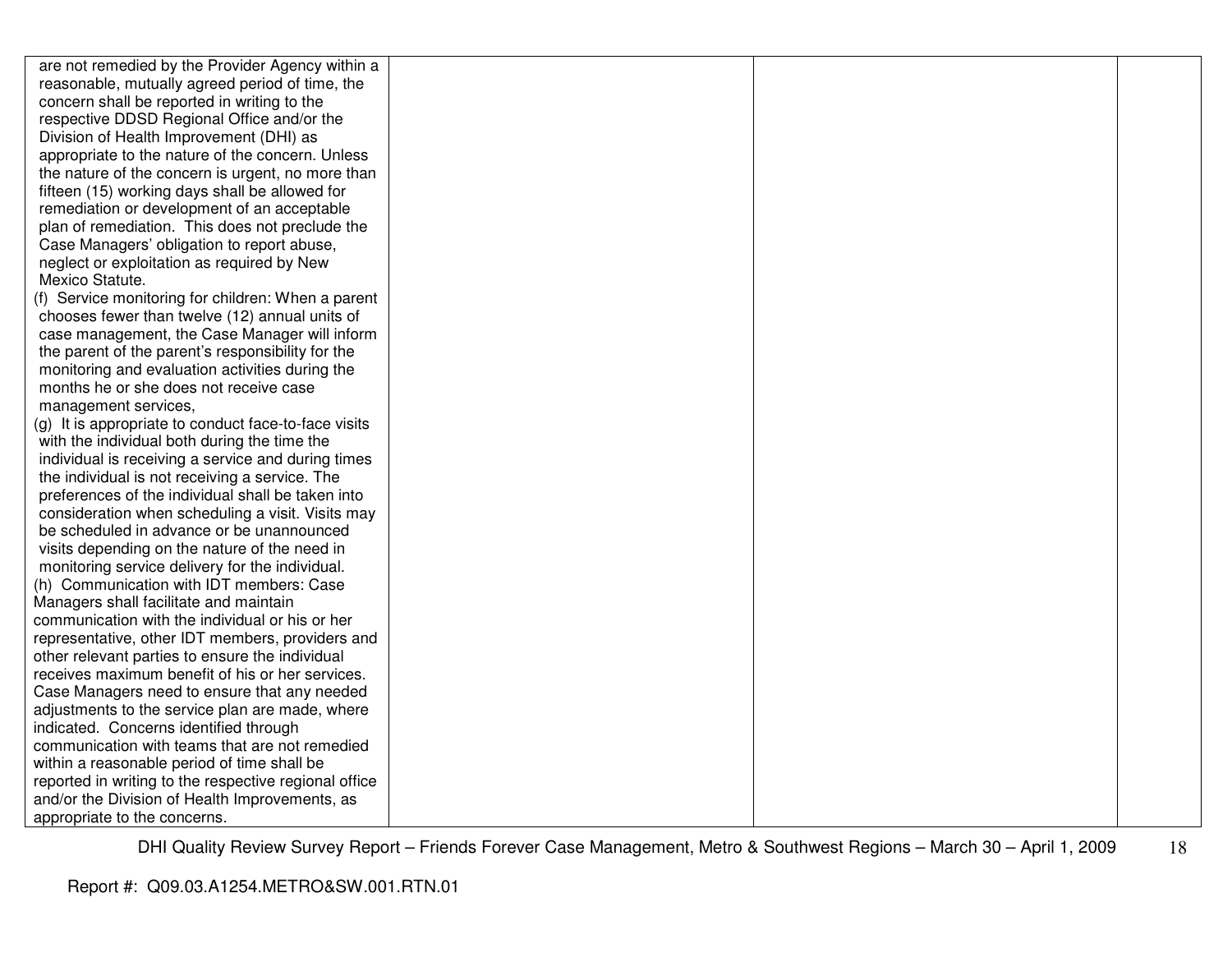| Tag #4C15 - QA Requirements - Code of                                                                                                                                                                                                                                                                                                                                                            | <b>Scope and Severity Rating: A</b>                                                                                                                                                                      |  |
|--------------------------------------------------------------------------------------------------------------------------------------------------------------------------------------------------------------------------------------------------------------------------------------------------------------------------------------------------------------------------------------------------|----------------------------------------------------------------------------------------------------------------------------------------------------------------------------------------------------------|--|
| <b>Ethics</b>                                                                                                                                                                                                                                                                                                                                                                                    |                                                                                                                                                                                                          |  |
| Developmental Disabilities (DD) Waiver Service<br>Standards effective 4/1/2007<br><b>CHAPTER 4 IV. CASE MANAGEMENT</b><br>PROVIDER AGENCY REQUIREMENTS<br>C. Quality Assurance Requirements: Case<br>Management Provider Agencies will use an<br>Internal Quality Assurance and Improvement Plan<br>that must be submitted to and reviewed by the<br>Statewide Case Management Coordinator, that | Based on record review, the Agency failed to<br>provide the individual and/or guardian the Case<br>Management Code of Ethics for 3 of 22<br>individuals.<br>• Case Manager Code of Ethics (#13, 14 & 21) |  |
| shall include but is not limited to the following:<br>(2) Case Managers and Case Management<br>Provider Agencies are required to promote and<br>comply with the Case Management Code of<br>Ethics:                                                                                                                                                                                               |                                                                                                                                                                                                          |  |
| Case Managers shall provide the<br>(a)<br>individual/guardian with a copy of the Code<br>of Ethics when Addendum A is signed.                                                                                                                                                                                                                                                                    |                                                                                                                                                                                                          |  |
| (b) Complaints against a Case Manager for<br>violation of the Code of Ethics brought to the<br>attention of DDSD will be sent to the Case<br>Manager's supervisor who is required to<br>respond within 10 working days to DDSD<br>with detailed actions taken. DDSD reserves<br>the right to forward such complaints to the<br>IRC.                                                              |                                                                                                                                                                                                          |  |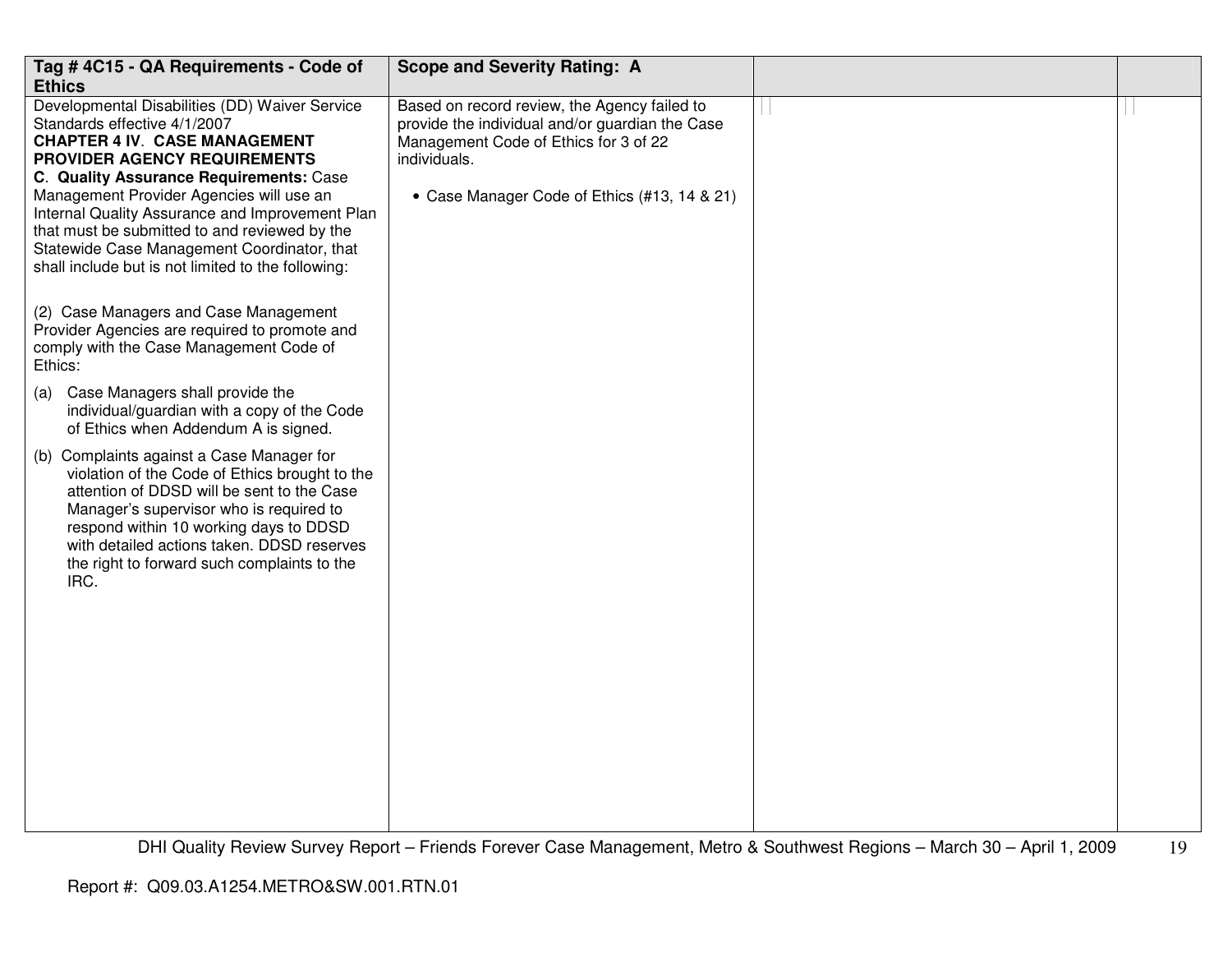| Tag # 4C15 - QA Requirements                        | <b>Scope and Severity Rating: B</b>               |  |
|-----------------------------------------------------|---------------------------------------------------|--|
| Developmental Disabilities (DD) Waiver Service      | Based on record review, the Agency failed to      |  |
| Standards effective 4/1/2007                        | ensure that reports and ISP's meet required       |  |
| <b>CHAPTER 4 IV. CASE MANAGEMENT</b>                | timelines and include the required contents for 9 |  |
| PROVIDER AGENCY REQUIREMENTS                        | of 22 individuals.                                |  |
| C. Quality Assurance Requirements: Case             |                                                   |  |
| Management Provider Agencies will use an            | The evidence of the following quarterly/bi-annual |  |
| Internal Quality Assurance and Improvement Plan     | reports were not found:                           |  |
| that must be submitted to and reviewed by the       |                                                   |  |
| Statewide Case Management Coordinator, that         | • Supported Living Quarterly Reports              |  |
| shall include but is not limited to the following:  | $^{\circ}$ Individual #1 - (02/2008 - 07/2008)    |  |
| Case Management Provider Agencies are to:<br>(1)    |                                                   |  |
| Use a formal ongoing monitoring protocol<br>(a)     | • Family Living Quarterly Reports                 |  |
| that provides for the evaluation of quality,        | $^{\circ}$ Individual #3 - (03/2008 - 08/2008)    |  |
| effectiveness and continued need for                | ° Individual #8 - (08/2008 - 09/2008)             |  |
| services and supports provided to the               |                                                   |  |
| individual. This protocol shall be written and      | • Community Inclusion (Adult Habilitation)        |  |
| its implementation documented.                      | <b>Quarterly Reports</b>                          |  |
| Assure that reports and ISPs meet required<br>(b)   | $\degree$ Individual #1 - (02/2008 - 07/2008)     |  |
| timelines and include required content.             | ° Individual #4 - (12/2008 - 02/2009) (La         |  |
|                                                     | Vida)                                             |  |
| Conduct a quarterly review of progress<br>(c)       | $^{\circ}$ Individual #4 - (09/2008 - 02/2009)    |  |
| reports from service providers to verify that       | (Adelante)                                        |  |
| the individual's desired outcomes and action        |                                                   |  |
| plans remain appropriate and realistic.             | • Community Inclusion (Supported                  |  |
| (i) If the service providers' quarterly reports are | <b>Employment) Quarterly Reports</b>              |  |
| not received by the Case Management                 | ° Individual #9 - (02/2008 - 02/2009)             |  |
| Provider Agency within fourteen (14) days           |                                                   |  |
| following the end of the quarter, the Case          | • Behavior Consultation Quarterly Reports         |  |
| Management Provider Agency is to contact            | $^{\circ}$ Individual #1 - (04/2008 - 07/2008)    |  |
| the service provider in writing requesting the      | ° Individual #4 - (02/2008 - 02/2009)             |  |
| report within one week from that date.              | ° Individual #15 - (02/2008 - 02/2009)            |  |
|                                                     |                                                   |  |
| (ii) If the quarterly report is not received within | • Speech/Language Therapy Bi-Annual Reports       |  |
| one week of the written request, the Case           | ° Individual #4 - (02/2008 - 02/2009)             |  |
| Management Provider Agency is to contact            |                                                   |  |
| the respective DDSD Regional Office in              | ° Individual #7 - (07/2008 - 01/2009)             |  |
| writing within one business day for                 |                                                   |  |
| assistance in obtaining required reports.           | • Occupational Therapy Bi-Annual Reports          |  |
| Assure at least quarterly that Crisis<br>(d)        | ° Individual #14 - (02/2008 - 02/2009)            |  |
| Prevention/Intervention Plans are in place in       | ° Individual #16 - (02/2008 - 02/2009)            |  |
| the residence and at the Provider Agency of         |                                                   |  |
|                                                     | • Physical Therapy Bi-Annual Reports              |  |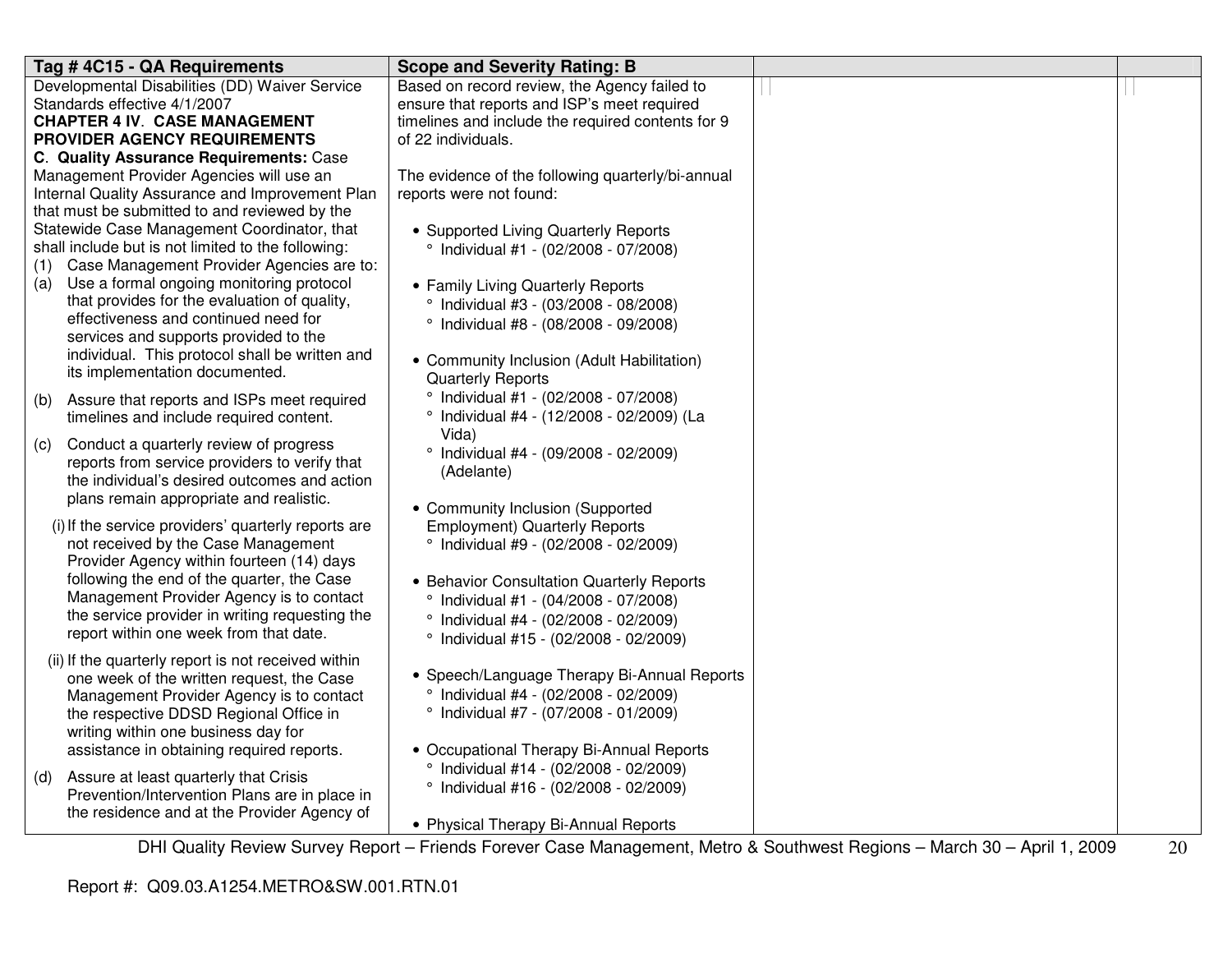|     | the Day Services for all individuals who have<br>chronic medical condition(s) with potential for<br>life threatening complications and/or who<br>have behavioral challenge(s) that pose a<br>potential for harm to themselves or others.                                                                                                                                                                                                                                                                                                           | $\degree$ Individual #4 - (02/2008 - 02/2009)<br>$\degree$ Individual #16 - (02/2008 - 02/2009) |  |
|-----|----------------------------------------------------------------------------------------------------------------------------------------------------------------------------------------------------------------------------------------------------------------------------------------------------------------------------------------------------------------------------------------------------------------------------------------------------------------------------------------------------------------------------------------------------|-------------------------------------------------------------------------------------------------|--|
| (e) | Assure at least quarterly that a current Health<br>Care Plan (HCP) is in place in the residence<br>and day service site for individuals who<br>receive Community Living or Day Services<br>and who have a HAT score of 4, 5, or 6.<br>During face-to-face visits and review of<br>quarterly reports, the Case Manager is<br>required to verify that the Health Care Plan is<br>being implemented.                                                                                                                                                  |                                                                                                 |  |
| (f) | Assure that Community Living Services are<br>delivered in accordance with standards,<br>including responsibility of the IDT Members<br>to plan for at least 30 hours per week of<br>planned activities outside the residence. If<br>this is not possible due to the needs of the<br>individual, a goal shall be developed that<br>focuses on appropriate levels of community<br>integration. These activities do not need to<br>be limited to paid supports but may include<br>independent or leisure activities appropriate<br>to the individual. |                                                                                                 |  |
| (g) | Perform annual satisfaction surveys with<br>individuals regarding case management<br>services. A copy of the summary is due each<br>December 10 <sup>th</sup> to the respective DDSD<br>Regional Office, along with a description of<br>actions taken to address suggestions and<br>problems identified in the survey.                                                                                                                                                                                                                             |                                                                                                 |  |
| (h) | Maintain regular communication with all<br>providers delivering services and products to<br>the individual.                                                                                                                                                                                                                                                                                                                                                                                                                                        |                                                                                                 |  |
| (i) | Establish and implement a written grievance<br>procedure.                                                                                                                                                                                                                                                                                                                                                                                                                                                                                          |                                                                                                 |  |
| (j) | Notify appropriate supervisory personnel<br>within the Provider Agency if concerns are                                                                                                                                                                                                                                                                                                                                                                                                                                                             |                                                                                                 |  |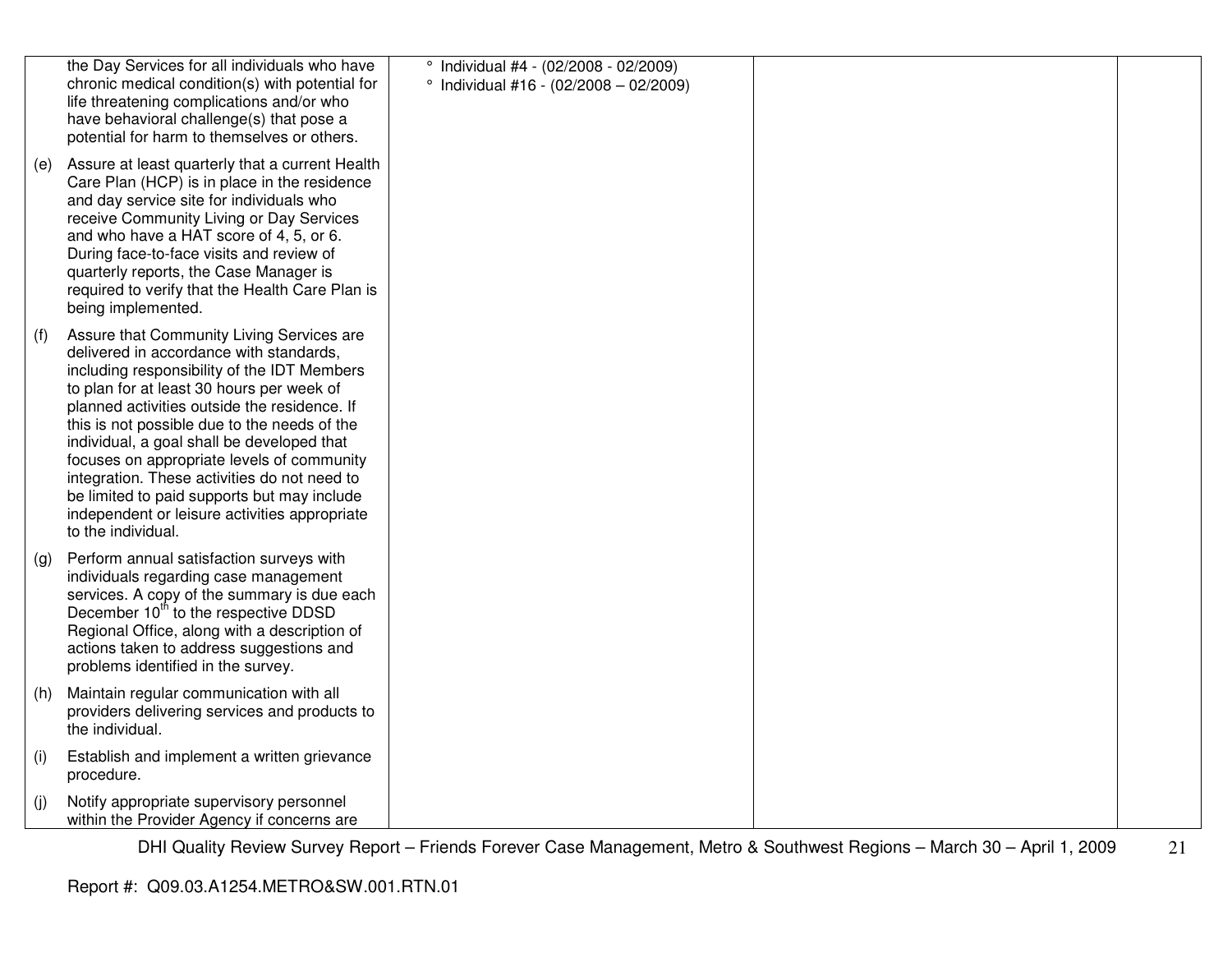|     | noted during monitoring or assessment<br>activities related to any of the above<br>requirements. If such concerns are not<br>remedied by the Provider Agency within a<br>reasonable mutually agreed period of time,<br>the concern shall be reported in writing to the<br>respective DDSD Regional Office and/or DHI<br>as appropriate to the nature of the concern.<br>This does not preclude Case Managers'<br>obligations to report abuse, neglect or<br>exploitation as required by New Mexico<br>Statute. |  |  |
|-----|----------------------------------------------------------------------------------------------------------------------------------------------------------------------------------------------------------------------------------------------------------------------------------------------------------------------------------------------------------------------------------------------------------------------------------------------------------------------------------------------------------------|--|--|
| (k) | Utilize and submit the "Request for DDSD<br>Regional Office Intervention" form as<br>needed, such as when providers are not<br>responsive in addressing a quality assurance<br>concern. The Case Management Provider<br>Agency is required to keep a copy in the<br>individual's file.                                                                                                                                                                                                                         |  |  |
|     | (2) Case Managers and Case Management<br>Provider Agencies are required to promote and<br>comply with the Case Management Code of<br>Ethics:                                                                                                                                                                                                                                                                                                                                                                   |  |  |
|     | (a) Case Managers shall provide the<br>individual/guardian with a copy of the Code<br>of Ethics when Addendum A is signed.                                                                                                                                                                                                                                                                                                                                                                                     |  |  |
|     | (b) Complaints against a Case Manager for<br>violation of the Code of Ethics brought to the<br>attention of DDSD will be sent to the Case<br>Manager's supervisor who is required to<br>respond within 10 working days to DDSD<br>with detailed actions taken. DDSD reserves<br>the right to forward such complaints to the<br>IRC.                                                                                                                                                                            |  |  |
|     |                                                                                                                                                                                                                                                                                                                                                                                                                                                                                                                |  |  |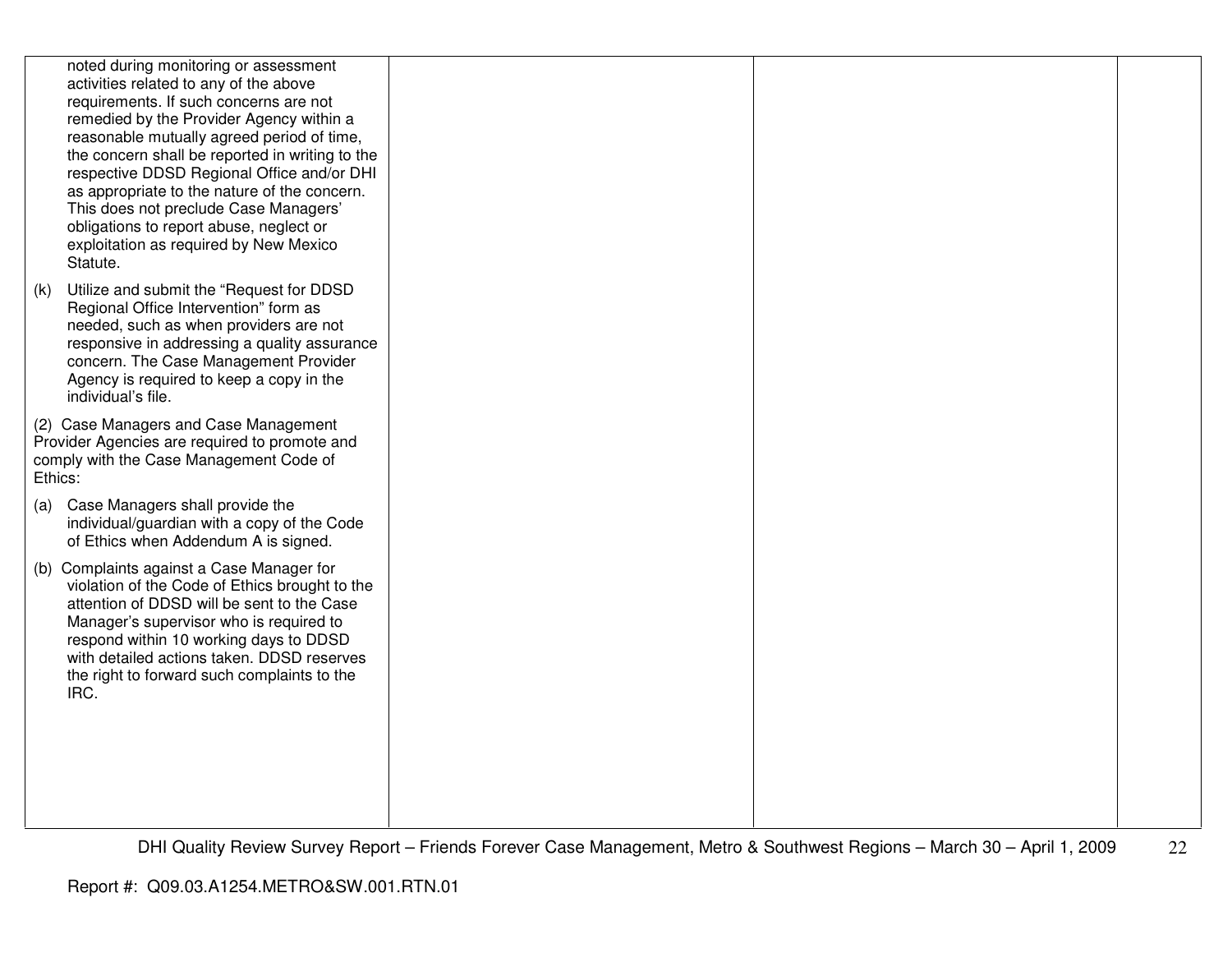| Tag #4C17 (CoP) - Case Mgr.                                                                                                                                                                                                                                                                                                                                                                                                                                                                                                                                                                                                                                                                                                                                                                                                                                                                                                                                                                                        | <b>Scope and Severity Rating: D</b>                                                                                              |  |
|--------------------------------------------------------------------------------------------------------------------------------------------------------------------------------------------------------------------------------------------------------------------------------------------------------------------------------------------------------------------------------------------------------------------------------------------------------------------------------------------------------------------------------------------------------------------------------------------------------------------------------------------------------------------------------------------------------------------------------------------------------------------------------------------------------------------------------------------------------------------------------------------------------------------------------------------------------------------------------------------------------------------|----------------------------------------------------------------------------------------------------------------------------------|--|
| <b>Qualifications</b>                                                                                                                                                                                                                                                                                                                                                                                                                                                                                                                                                                                                                                                                                                                                                                                                                                                                                                                                                                                              |                                                                                                                                  |  |
| Developmental Disabilities (DD) Waiver Service<br>Standards effective 4/1/2007<br><b>CHAPTER 4 IV. CASE MANAGEMENT</b><br>PROVIDER AGENCY REQUIREMENTS                                                                                                                                                                                                                                                                                                                                                                                                                                                                                                                                                                                                                                                                                                                                                                                                                                                             | Based on record review, the Agency failed to<br>ensure that Training requirements were met for 1<br>of 7 Case Managers           |  |
| E. Case Manager Qualifications: Case<br>Managers, whether subcontracting or employed<br>by a Provider Agency, shall meet these<br>requirements:                                                                                                                                                                                                                                                                                                                                                                                                                                                                                                                                                                                                                                                                                                                                                                                                                                                                    | Review of Case Manager training records found<br>no evidence of the following required DOH/DDSD<br>trainings being completed:    |  |
| (1) Case Managers shall possess these<br>qualifications:<br>Licensed social worker, as defined by the NM<br>(a)<br>Board of Social Work Examiners; or<br>Licensed registered nurse as defined by the<br>(b)<br>NM Board of Nursing; or<br>Bachelor's or Master's degree in social work,<br>(c)<br>psychology, counseling, nursing, special<br>education, or closely related field; and<br>Have one-year clinical experience, related to<br>(d)<br>the target population, working in any of the<br>following settings:<br>Home health or community health<br>program;<br>(ii) Hospital;<br>(iii) Private practice;<br>(iv) Publicly funded institution or long-term<br>care program;<br>(v) Mental health program;<br>(vi) Community based social service<br>program; or<br>(vii) Other programs addressing the needs of<br>special populations, e.g., school.<br>Have a working knowledge of the health and<br>(e)<br>social resources available within a region.<br>(2) Within specified timelines, Case Managers | • Pre-Service Manual (#41)<br>• Participatory Communication and Choice<br>Making $(#41)$<br>• Promoting Effective Teamwork (#41) |  |
| shall meet the requirements for training specified<br>in the DDSD policy governing the training<br>requirements for Case Managers serving<br>individuals with developmental disabilities. All                                                                                                                                                                                                                                                                                                                                                                                                                                                                                                                                                                                                                                                                                                                                                                                                                      |                                                                                                                                  |  |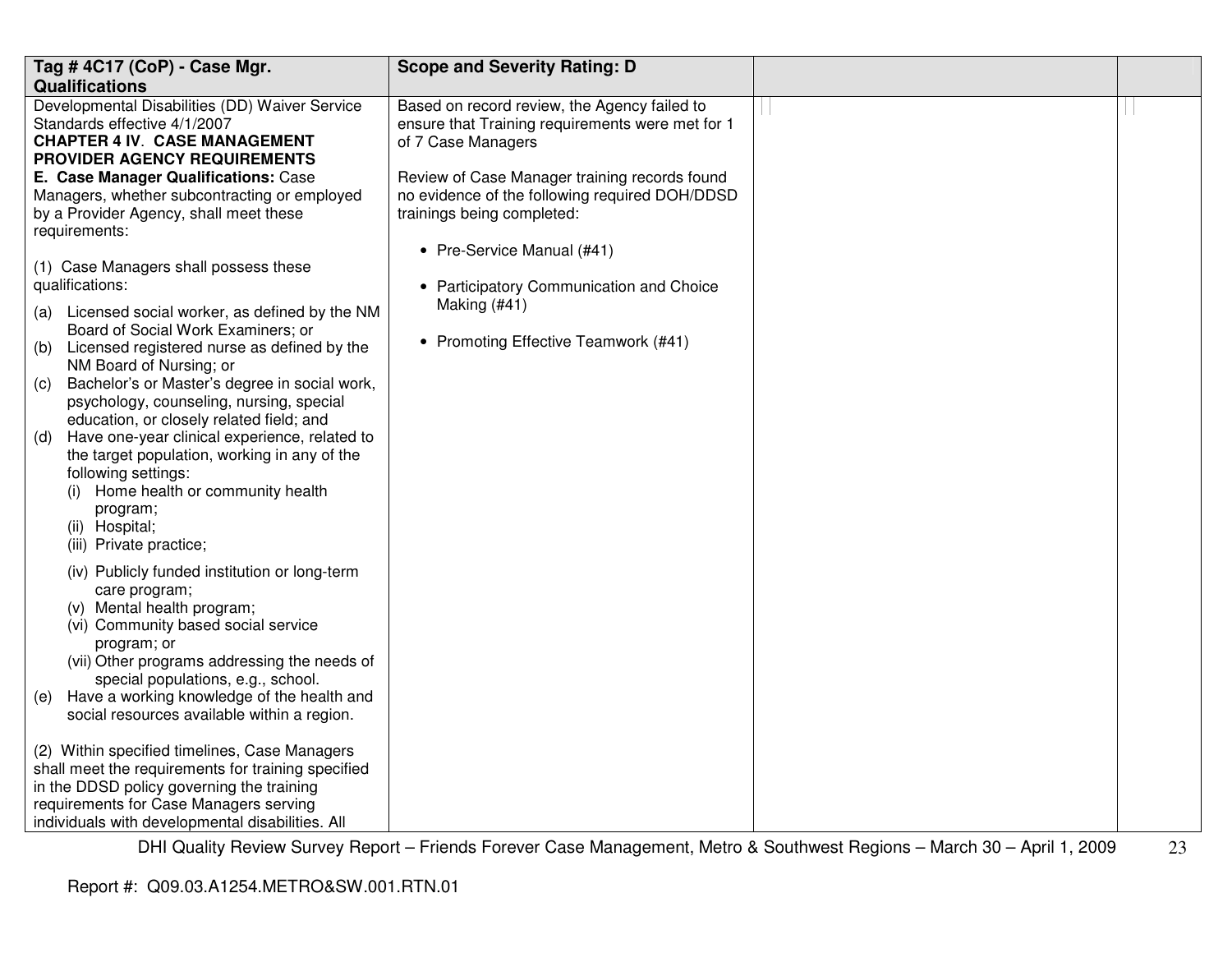| Case Management Provider Agencies are                                                    |  |  |
|------------------------------------------------------------------------------------------|--|--|
| required to report required personnel training                                           |  |  |
| status to the DDSD Statewide Training Database                                           |  |  |
| as follows:                                                                              |  |  |
| (a) Initial comprehensive personnel status report                                        |  |  |
| (name, date of hire, identification number                                               |  |  |
| category) on all required personnel to be                                                |  |  |
| submitted to DDSD Statewide Training                                                     |  |  |
| Database within the first ninety (90) calendar                                           |  |  |
| days of providing services; &                                                            |  |  |
| Quarterly personnel update reports sent to<br>(b)                                        |  |  |
| DDSD Statewide Training Database to reflect                                              |  |  |
| new hires, terminations, or agency position                                              |  |  |
| changes, and name changes.                                                               |  |  |
| (3) Prior written approval from DDSD is required                                         |  |  |
| for any person providing services as an intern in                                        |  |  |
| Case Management. If approval is granted, DDSD                                            |  |  |
| reserves the right to add conditions (i.e.,                                              |  |  |
| supervisor review and sign off on quality of work)                                       |  |  |
| that shall be adhered to and may rescind the                                             |  |  |
| approval at any time for any reason.                                                     |  |  |
| (4) Written approval from DDSD is required for                                           |  |  |
| any person applying to be a Case Management                                              |  |  |
| subcontractor before the person is hired.                                                |  |  |
|                                                                                          |  |  |
| (5) Exception: If a Case Management Provider                                             |  |  |
| Agency has made reasonable efforts to recruit                                            |  |  |
| Case Management personnel with the required<br>qualifications without success, that Case |  |  |
| Management Provider Agency may request an                                                |  |  |
| exception from the Case Manager Qualifications                                           |  |  |
| from the DDSD Central Office as per the following                                        |  |  |
| procedure:                                                                               |  |  |
|                                                                                          |  |  |
| The requesting Provider Agency will describe<br>(a)                                      |  |  |
| and document all efforts made to recruit                                                 |  |  |
| Case Managers with the required                                                          |  |  |
| qualifications and the results of those efforts.                                         |  |  |
| The requesting Provider Agency will describe<br>(b)                                      |  |  |
| and document in detail the relevant                                                      |  |  |
| educational, employment, volunteer, familial,                                            |  |  |
| and other experience that will qualify the                                               |  |  |
| prospective candidate for successful                                                     |  |  |
| employment as a Case Manager.                                                            |  |  |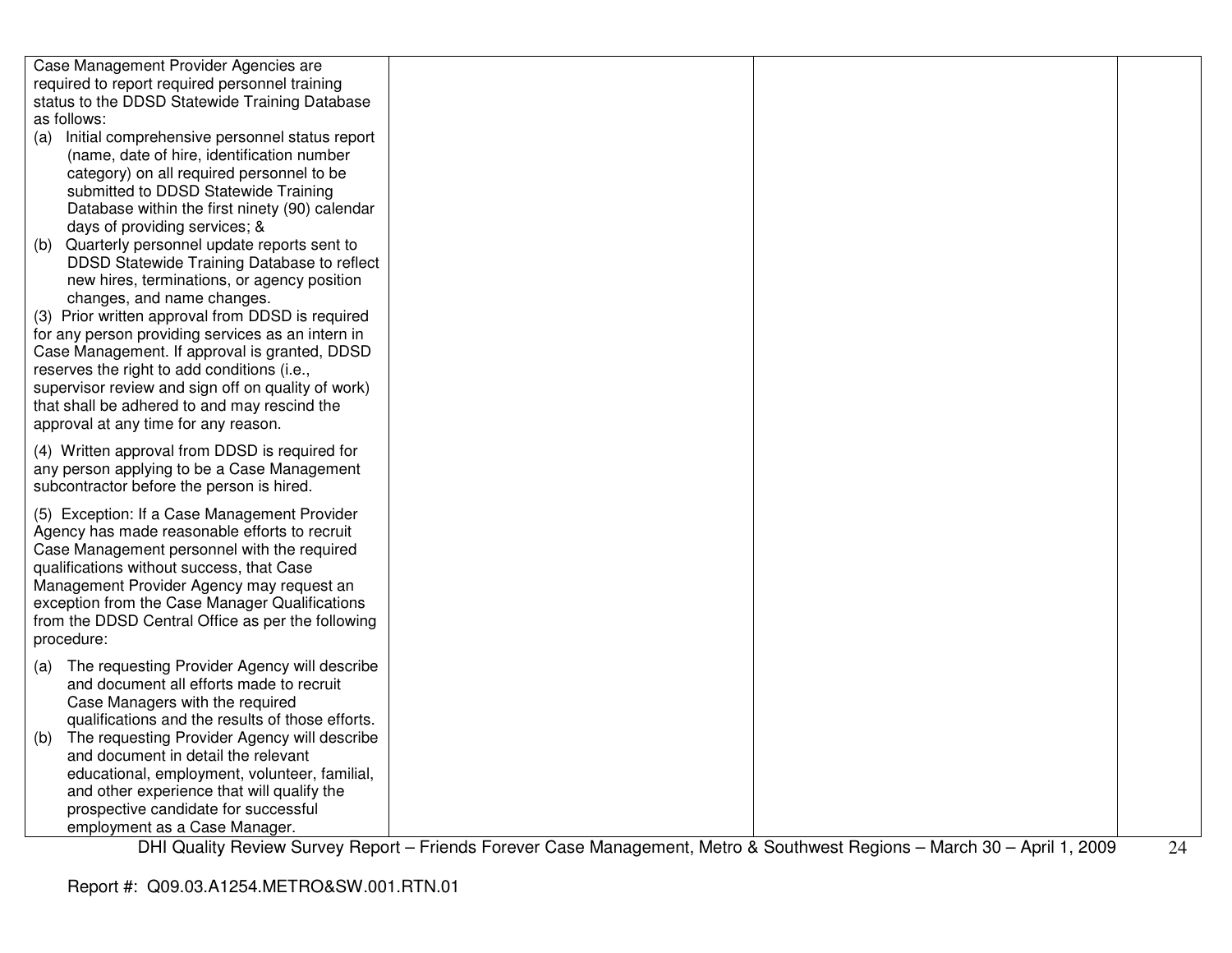| Consideration may be given for unique skills<br>needed by the Provider Agency such as<br>fluency in a language other than English.<br>If the exception is granted, DDSD reserves<br>the right to add conditions (e.g., specific<br>training, supervisory oversight) that shall be<br>adhered to and may rescind the exception at<br>(c) |  |
|-----------------------------------------------------------------------------------------------------------------------------------------------------------------------------------------------------------------------------------------------------------------------------------------------------------------------------------------|--|
|                                                                                                                                                                                                                                                                                                                                         |  |
|                                                                                                                                                                                                                                                                                                                                         |  |
|                                                                                                                                                                                                                                                                                                                                         |  |
|                                                                                                                                                                                                                                                                                                                                         |  |
|                                                                                                                                                                                                                                                                                                                                         |  |
|                                                                                                                                                                                                                                                                                                                                         |  |
|                                                                                                                                                                                                                                                                                                                                         |  |
|                                                                                                                                                                                                                                                                                                                                         |  |
|                                                                                                                                                                                                                                                                                                                                         |  |
|                                                                                                                                                                                                                                                                                                                                         |  |
|                                                                                                                                                                                                                                                                                                                                         |  |
| any time for any reason.                                                                                                                                                                                                                                                                                                                |  |
|                                                                                                                                                                                                                                                                                                                                         |  |
|                                                                                                                                                                                                                                                                                                                                         |  |
|                                                                                                                                                                                                                                                                                                                                         |  |
|                                                                                                                                                                                                                                                                                                                                         |  |
|                                                                                                                                                                                                                                                                                                                                         |  |
|                                                                                                                                                                                                                                                                                                                                         |  |
|                                                                                                                                                                                                                                                                                                                                         |  |
|                                                                                                                                                                                                                                                                                                                                         |  |
|                                                                                                                                                                                                                                                                                                                                         |  |
|                                                                                                                                                                                                                                                                                                                                         |  |
|                                                                                                                                                                                                                                                                                                                                         |  |
|                                                                                                                                                                                                                                                                                                                                         |  |
|                                                                                                                                                                                                                                                                                                                                         |  |
|                                                                                                                                                                                                                                                                                                                                         |  |
|                                                                                                                                                                                                                                                                                                                                         |  |
|                                                                                                                                                                                                                                                                                                                                         |  |
|                                                                                                                                                                                                                                                                                                                                         |  |
|                                                                                                                                                                                                                                                                                                                                         |  |
|                                                                                                                                                                                                                                                                                                                                         |  |
|                                                                                                                                                                                                                                                                                                                                         |  |
|                                                                                                                                                                                                                                                                                                                                         |  |
|                                                                                                                                                                                                                                                                                                                                         |  |
|                                                                                                                                                                                                                                                                                                                                         |  |
|                                                                                                                                                                                                                                                                                                                                         |  |
|                                                                                                                                                                                                                                                                                                                                         |  |
|                                                                                                                                                                                                                                                                                                                                         |  |
|                                                                                                                                                                                                                                                                                                                                         |  |
|                                                                                                                                                                                                                                                                                                                                         |  |
|                                                                                                                                                                                                                                                                                                                                         |  |
|                                                                                                                                                                                                                                                                                                                                         |  |
|                                                                                                                                                                                                                                                                                                                                         |  |
|                                                                                                                                                                                                                                                                                                                                         |  |
|                                                                                                                                                                                                                                                                                                                                         |  |
|                                                                                                                                                                                                                                                                                                                                         |  |
|                                                                                                                                                                                                                                                                                                                                         |  |
|                                                                                                                                                                                                                                                                                                                                         |  |
|                                                                                                                                                                                                                                                                                                                                         |  |
|                                                                                                                                                                                                                                                                                                                                         |  |
|                                                                                                                                                                                                                                                                                                                                         |  |
|                                                                                                                                                                                                                                                                                                                                         |  |
|                                                                                                                                                                                                                                                                                                                                         |  |
|                                                                                                                                                                                                                                                                                                                                         |  |
|                                                                                                                                                                                                                                                                                                                                         |  |
|                                                                                                                                                                                                                                                                                                                                         |  |
|                                                                                                                                                                                                                                                                                                                                         |  |
|                                                                                                                                                                                                                                                                                                                                         |  |
|                                                                                                                                                                                                                                                                                                                                         |  |
|                                                                                                                                                                                                                                                                                                                                         |  |
|                                                                                                                                                                                                                                                                                                                                         |  |
|                                                                                                                                                                                                                                                                                                                                         |  |
|                                                                                                                                                                                                                                                                                                                                         |  |
|                                                                                                                                                                                                                                                                                                                                         |  |
|                                                                                                                                                                                                                                                                                                                                         |  |
|                                                                                                                                                                                                                                                                                                                                         |  |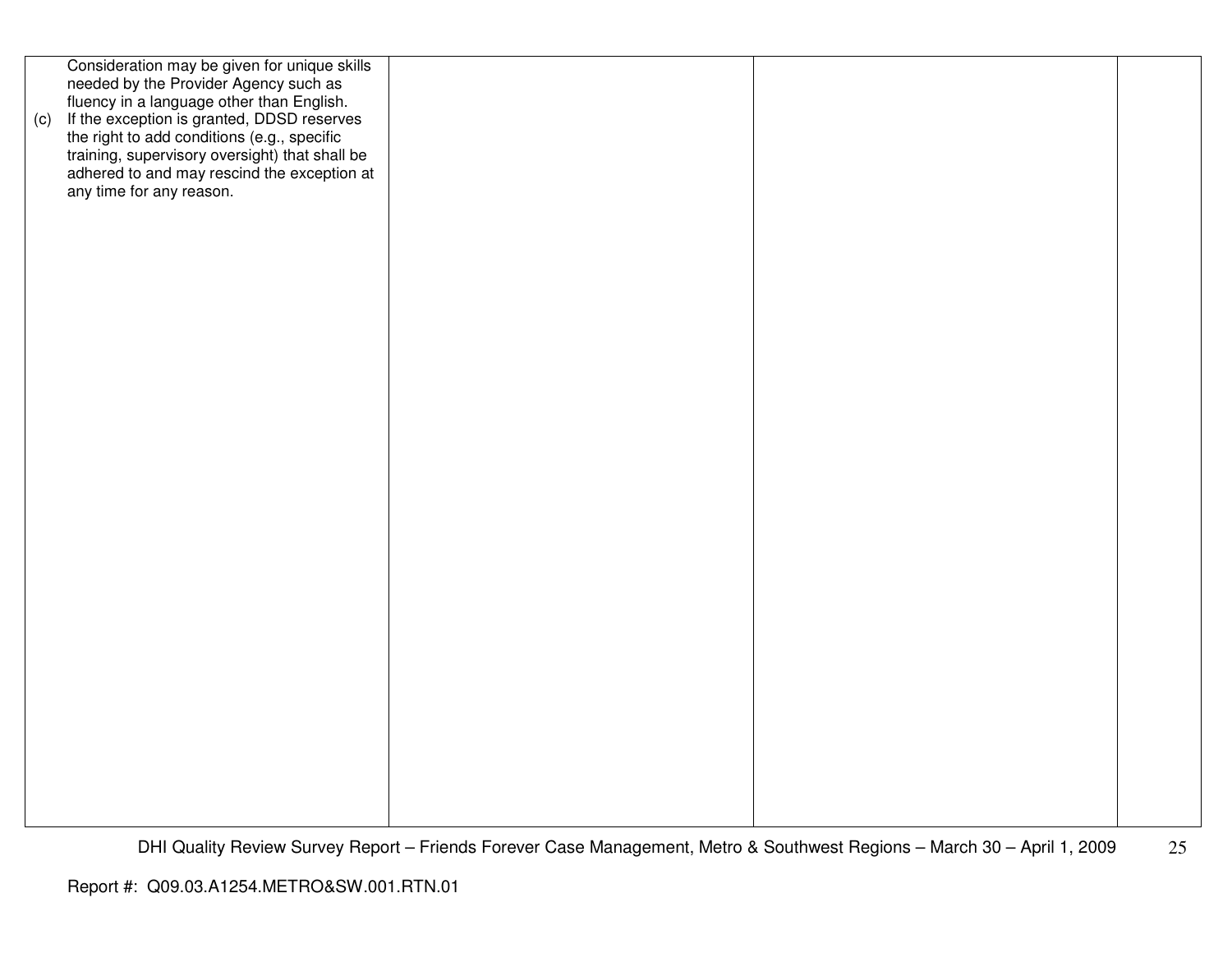| Tag # 4C19 - Staff Ratio                                                                                                                                                                                                                                                                                                                                                                                                                                                                                                                                                                                                                                                                                                                                                  | <b>Scope and Severity Rating: A</b>                                                                                                                                                                                                                                                                                                                                                                                                                                           |  |
|---------------------------------------------------------------------------------------------------------------------------------------------------------------------------------------------------------------------------------------------------------------------------------------------------------------------------------------------------------------------------------------------------------------------------------------------------------------------------------------------------------------------------------------------------------------------------------------------------------------------------------------------------------------------------------------------------------------------------------------------------------------------------|-------------------------------------------------------------------------------------------------------------------------------------------------------------------------------------------------------------------------------------------------------------------------------------------------------------------------------------------------------------------------------------------------------------------------------------------------------------------------------|--|
| Developmental Disabilities (DD) Waiver Service<br>Standards effective 4/1/2007<br><b>CHAPTER 4 IV. CASE MANAGEMENT</b><br><b>PROVIDER AGENCY REQUIREMENTS</b><br>G. Case Management Staff Ratio<br>(1) The Case Management Provider Agency shall<br>assure that caseloads are assigned in such a way<br>as not to exceed thirty (30) cases per Case<br>Manager on average. Case Manager services<br>provided to children may be attributed to the<br>caseload proportionally based upon the number of<br>months of service provided per year (e.g., 4<br>months of Case Management service = $\frac{1}{3}$ case; 6<br>months of Case Management service = $1/2$ case).<br>(2) The Provider Agency shall maintain a current<br>roster per Case Manager. The roster of each | Based on interview, the Agency failed to ensure<br>that caseloads assigned did not exceeded thirty<br>(30) cases per Case Manager as specified in DD<br>Waiver Standards.<br>When surveyors asked how many total clients the<br>case manager had on their caseload, the following<br>was reported:<br>CM #40 stated, "I have 33 total, of that 5 are<br>children under the age of 18 years old. I do not<br>do case management for any other waivers, just<br>the DD waiver." |  |
| Case Manager will be available upon request by<br>DOH or its designee and will include the names of<br>the individuals and his or her current HAT scores.                                                                                                                                                                                                                                                                                                                                                                                                                                                                                                                                                                                                                 |                                                                                                                                                                                                                                                                                                                                                                                                                                                                               |  |
| (3) The practice of working for or subcontracting<br>with more than one Case Management Provider<br>Agency simultaneously is prohibited. If a Case<br>Manager provides services to individuals on more<br>than one Medicaid Waiver, or through other<br>funding sources, the Case Manager/Provider<br>Agency will clearly report that information to the<br>DDSD Regional Office with the quarterly Case<br>Manager caseload reports.                                                                                                                                                                                                                                                                                                                                     |                                                                                                                                                                                                                                                                                                                                                                                                                                                                               |  |
| (4) The Case Management Provider Agency shall<br>hire and retain sufficient Case Managers to<br>adequately serve the client population.                                                                                                                                                                                                                                                                                                                                                                                                                                                                                                                                                                                                                                   |                                                                                                                                                                                                                                                                                                                                                                                                                                                                               |  |
| (5) Failure of a Provider Agency to adhere to this<br>policy will result in immediate moratorium until<br>caseloads are adjusted to an average of 30 or<br>fewer cases per Case Manager.                                                                                                                                                                                                                                                                                                                                                                                                                                                                                                                                                                                  |                                                                                                                                                                                                                                                                                                                                                                                                                                                                               |  |